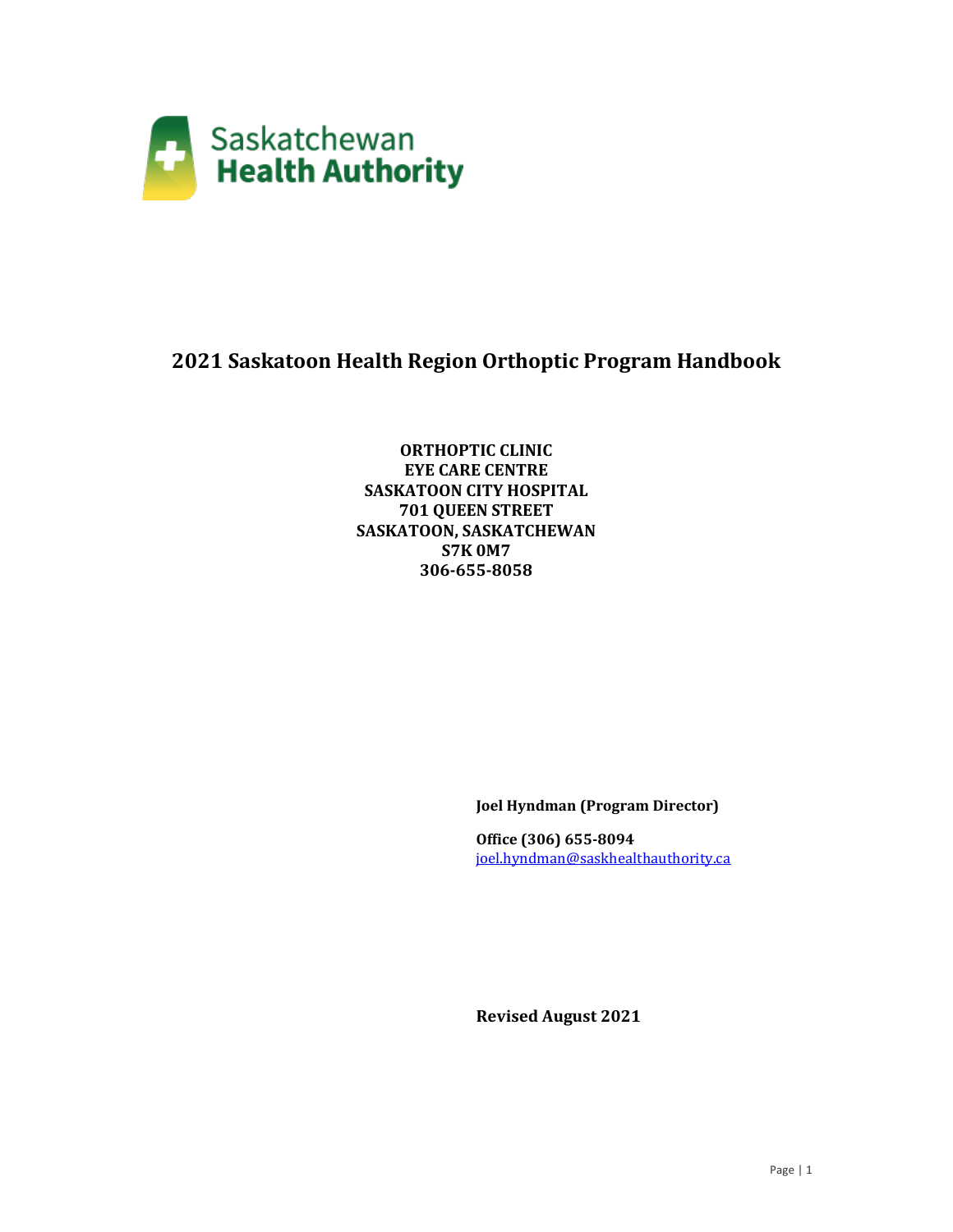# **TABLE OF CONTENTS**

| Mission Statement and Objectives                                                                                                                                                                                  | Page 4                                                         |
|-------------------------------------------------------------------------------------------------------------------------------------------------------------------------------------------------------------------|----------------------------------------------------------------|
| <b>Course Description</b>                                                                                                                                                                                         | Page 5                                                         |
| <b>General Expectations</b>                                                                                                                                                                                       | Page 6                                                         |
| <b>Student Advocate</b>                                                                                                                                                                                           | Page 7                                                         |
| <b>Health Records</b>                                                                                                                                                                                             | Page 7                                                         |
| <b>Course Evaluations</b>                                                                                                                                                                                         | Page 8                                                         |
| Attendance<br><b>Attendance Policy</b><br><b>Holiday Time</b><br>Illness<br><b>Maternity Leave</b><br>Academic Achievement                                                                                        | Page 8<br>Page 9<br>Page 9<br>Page 9<br>Page 10                |
| Academic Integrity                                                                                                                                                                                                | Page 11                                                        |
| Eligibility for the National Certification Exam                                                                                                                                                                   | Page 12                                                        |
| Tuition<br>Tuition<br><b>Tuition Refund</b><br><b>Student Loans</b><br>Scholarships<br>The Canadian Orthoptic Society<br><b>FOREA</b><br>Joint Commission of Allied Health Personnel in<br>Ophthalmology (JCAHPO) | Page 13<br>Page 13<br>Page 14<br>Page 15<br>Page 15<br>Page 15 |
| Voluntary Withdrawal                                                                                                                                                                                              | Page 16                                                        |
| <b>Internal Dispute</b>                                                                                                                                                                                           | Page 16                                                        |
| Dismissal                                                                                                                                                                                                         | Page 16                                                        |
| Appeals                                                                                                                                                                                                           | Page 17                                                        |
| Failure of the National Certification Exam                                                                                                                                                                        | Page 17                                                        |
| <b>Returning Student Education</b>                                                                                                                                                                                | Page 18                                                        |
| <b>International Internship Requests</b>                                                                                                                                                                          | Page 19                                                        |
| <b>Placement Requests</b><br><b>International Orthoptists</b><br><b>Recertification Placements</b>                                                                                                                | Page 20<br>Page 21                                             |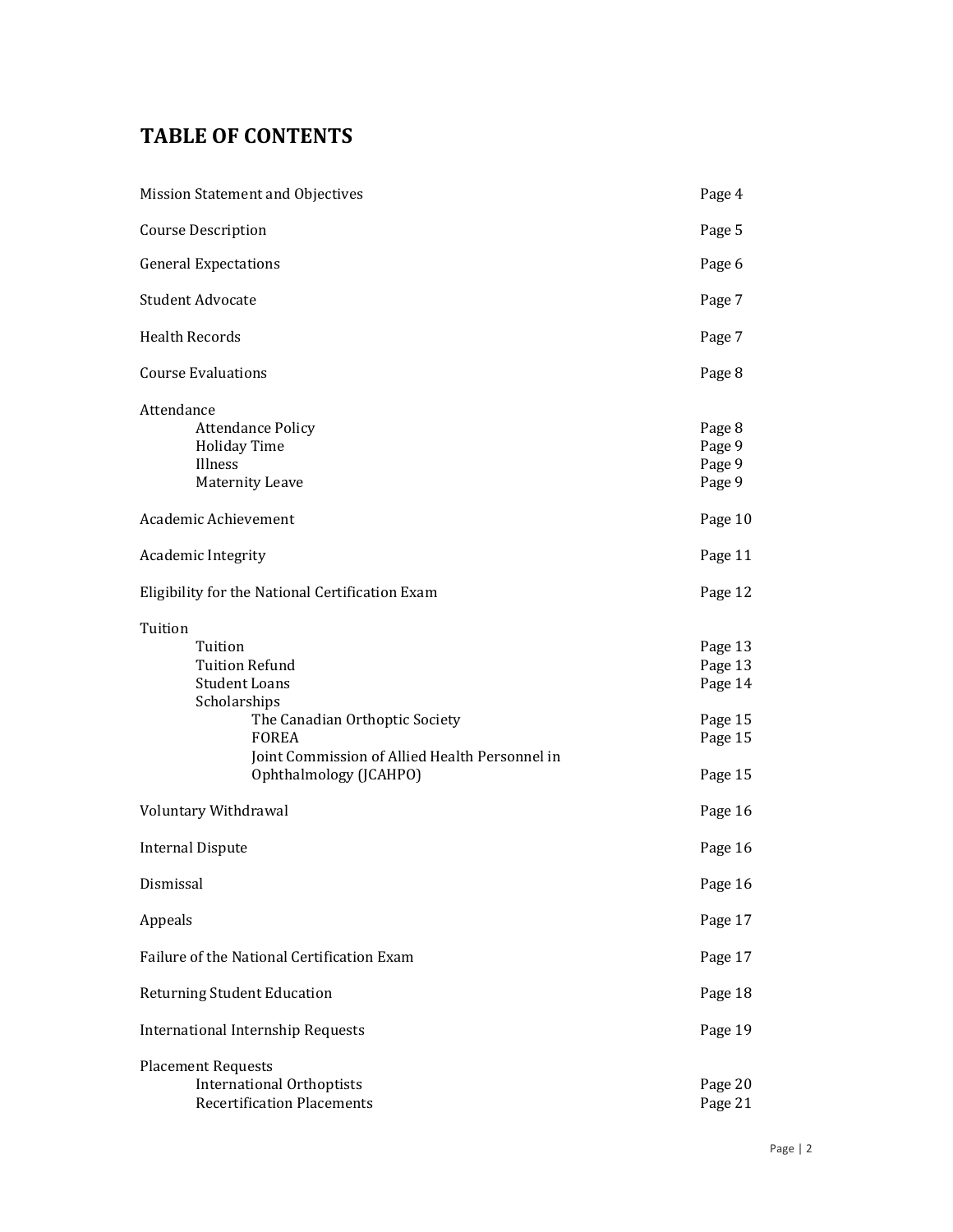# **Appendices:**

Contact information Calendar access Student Records

Canadian Orthoptic Syllabus Competency Profile Scope of Practice of a Canadian Orthoptist Code of Ethics of the Canadian Orthoptist CEMAS Classification Course Outline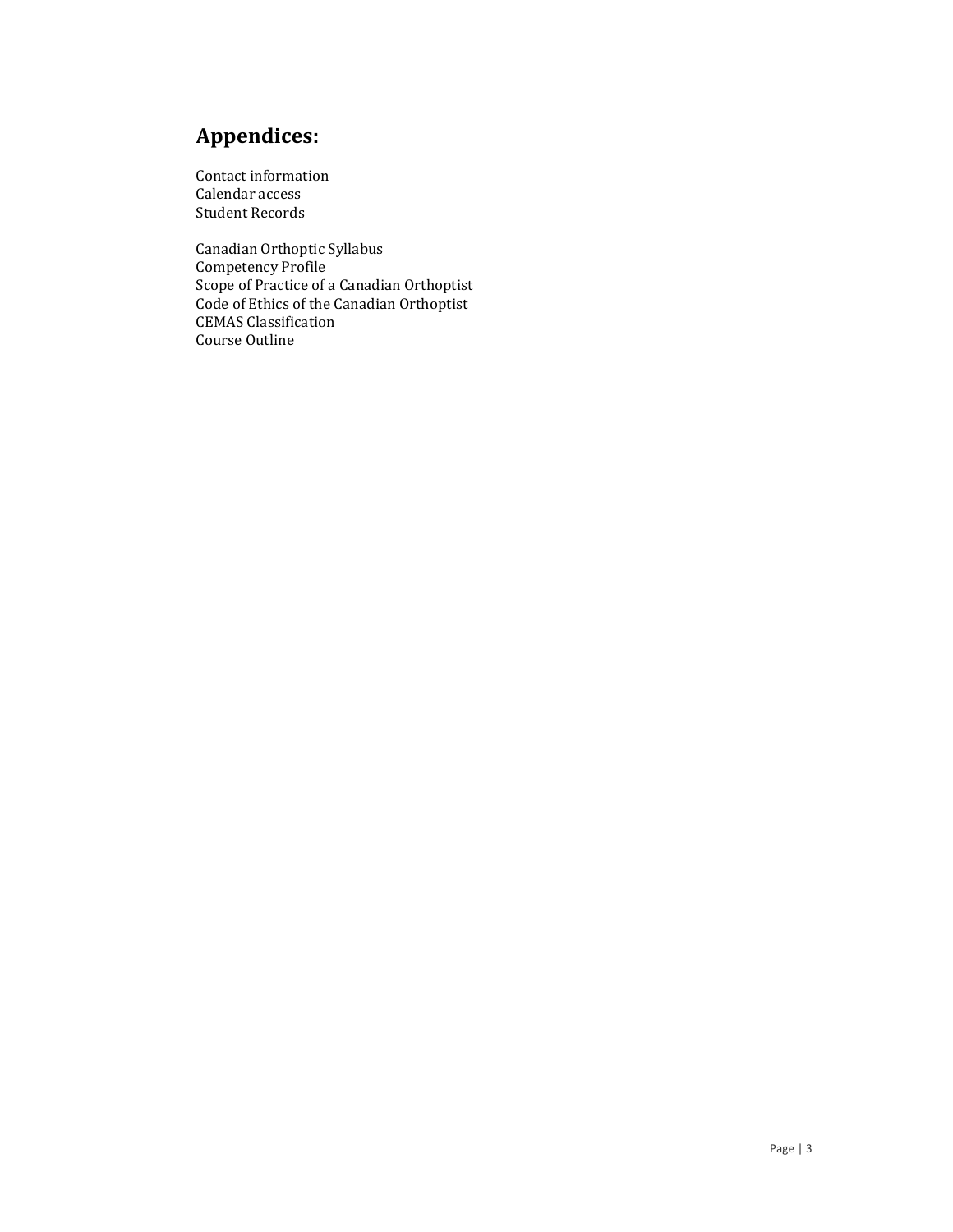#### **MISSION STATEMENT**

The Saskatoon Health Region Orthoptic Program aims to develop innovative, skilled and reflective orthoptists with a sound scientific approach to research and technology, and a commitment to professional development.

Our mission is to provide an educational experience that supports and surpasses the attainment of entry level orthoptic skills while the student is actively participating in the provision of quality patient-centered care.

#### **OBJECTIVES**

The program shall:

- 1. Provide necessary resources to ensure tailored learning experiences
- 2. Prepare students to act in ways that will merit trust, confidence and respect of their professional peers, the general public and other professional organizations.
- 3. Prepare students to become effective problem solvers utilizing the necessary technical and interpersonal skills required to effectively aid in the investigation and treatment of ophthalmic patients.

Upon completion of the program the student shall be able to:

- 1. Demonstrate entry-level competencies in all aspects of orthoptic practice as outlined by The Canadian Orthoptic Society Competency Profile as approved by Accreditation Canada.
- 2. Participate effectively in multi-professional approaches to health care delivery collaborating with ophthalmologists and other health care professionals.
- 3. Be committed to continued professional development.
- 4. Perform within the perimeter of the Certification credentials, abiding by governing laws and exercising professional judgment seeking collaboration whenever appropriate.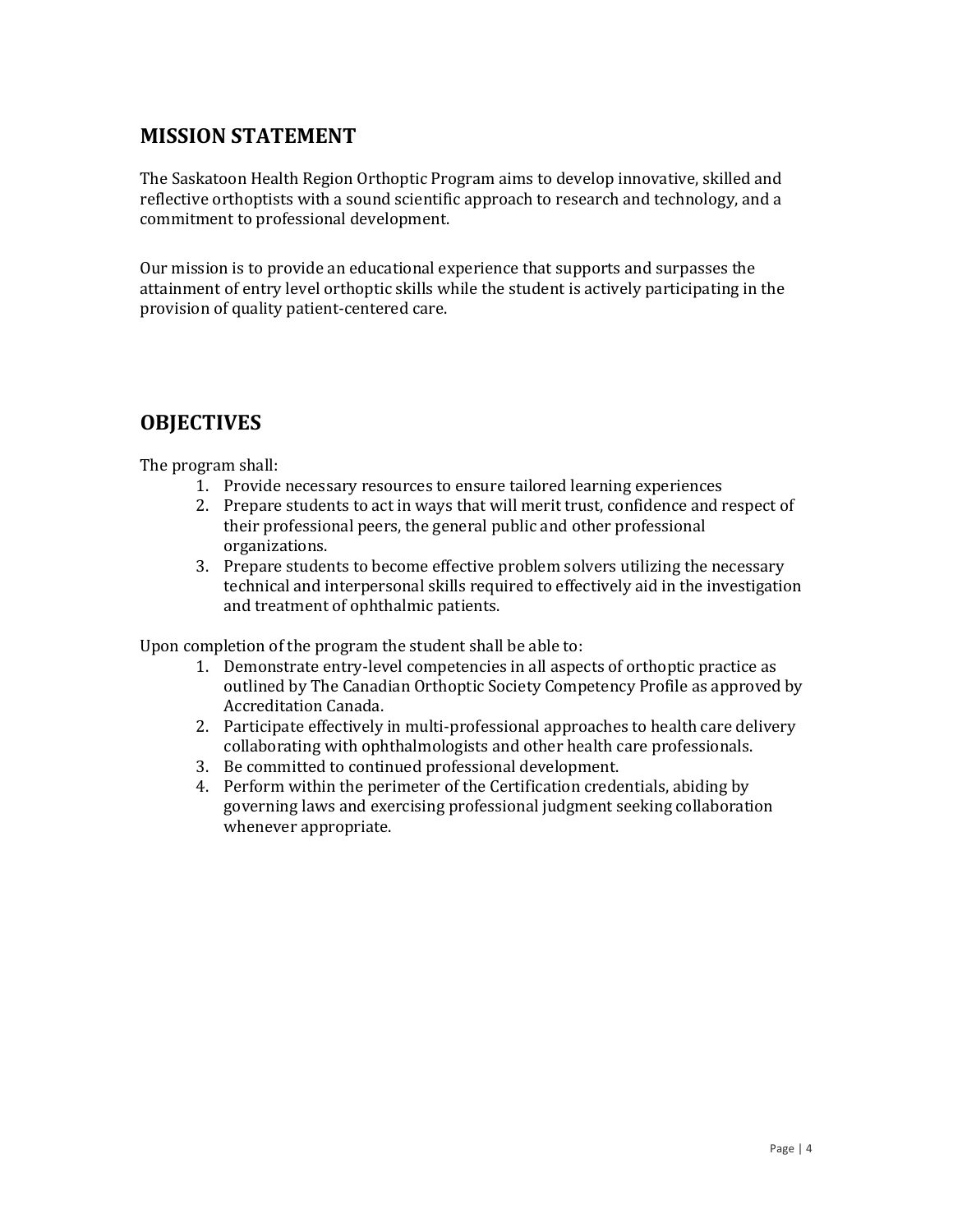### **COURSE DESCRIPTION**

The Saskatoon Health Region Orthoptic Program is one of three orthoptic schools in Canada. Students are enrolled yearly, and there are up to 3 students in attendance in years one and two combined. All learning takes place in the Eye Centre at Saskatoon City Hospital.

An outline of the course, a curriculum guide and a copy of the National Orthoptic Skills Competency Profile will be provided for students at the beginning of the course. The program is designed to prepare students to practice as entry level orthoptists, as governed by the Canadian Competency Profile, and to enable them to reach beyond the curriculum to actively participate in problem solving, exceptional patient care, and self-directed, lifelong learning.

The course is divided into two twelve-month sections. The first year begins July 1, with the completion of written assignments and the American Academy of Ophthalmology home study course for Ophthalmic Assisting prior to in person attendance. The remainder of the year consists of lectures, clinical practice, student journal presentations, academic half day attendance, and presentations at Grand Rounds. Students will alternate between periods of time where there is a heavier lecture schedule, and those where the emphasis is clinical participation, although *both* clinical and lecture occur simultaneously throughout the course. A weekly schedule is provided one week in advance, and students can expect to be in the department from 7:45 am to 4:45 pm daily. Students are scheduled to attend other subspecialty clinics as observers or assistants in their first year to gain a more rounded experience in Ophthalmology.

The second year continues with lectures in the first six months, following which emphasis shifts to consolidating information, forming opinions and honing diagnostic and management skills. Second year students will continue to attend and give presentations at academic half day, student journal presentations and Grand Rounds, and clinical experience will be emphasized. At least one major research project will be undertaken during schooling in conjunction with an orthoptist, ophthalmologist and/or resident.

Examinations are given throughout the course. A minimum of 70% is expected on **all** exams and assignments.

In January of the second year, the student will apply for the national examination set by the Canadian Orthoptic Council. This exam has three components (written, practical and oral). The student must attain a minimum of 70% on the written exam in May to be invited to continue on to the practical/oral exam in June. You can find more information here [https://www.orthopticscanada.org/pdf/Candidate%20Information%20Manual%20COC%](https://www.orthopticscanada.org/pdf/Candidate%20Information%20Manual%20COC%202021.pdf) [202021.pdf.](https://www.orthopticscanada.org/pdf/Candidate%20Information%20Manual%20COC%202021.pdf)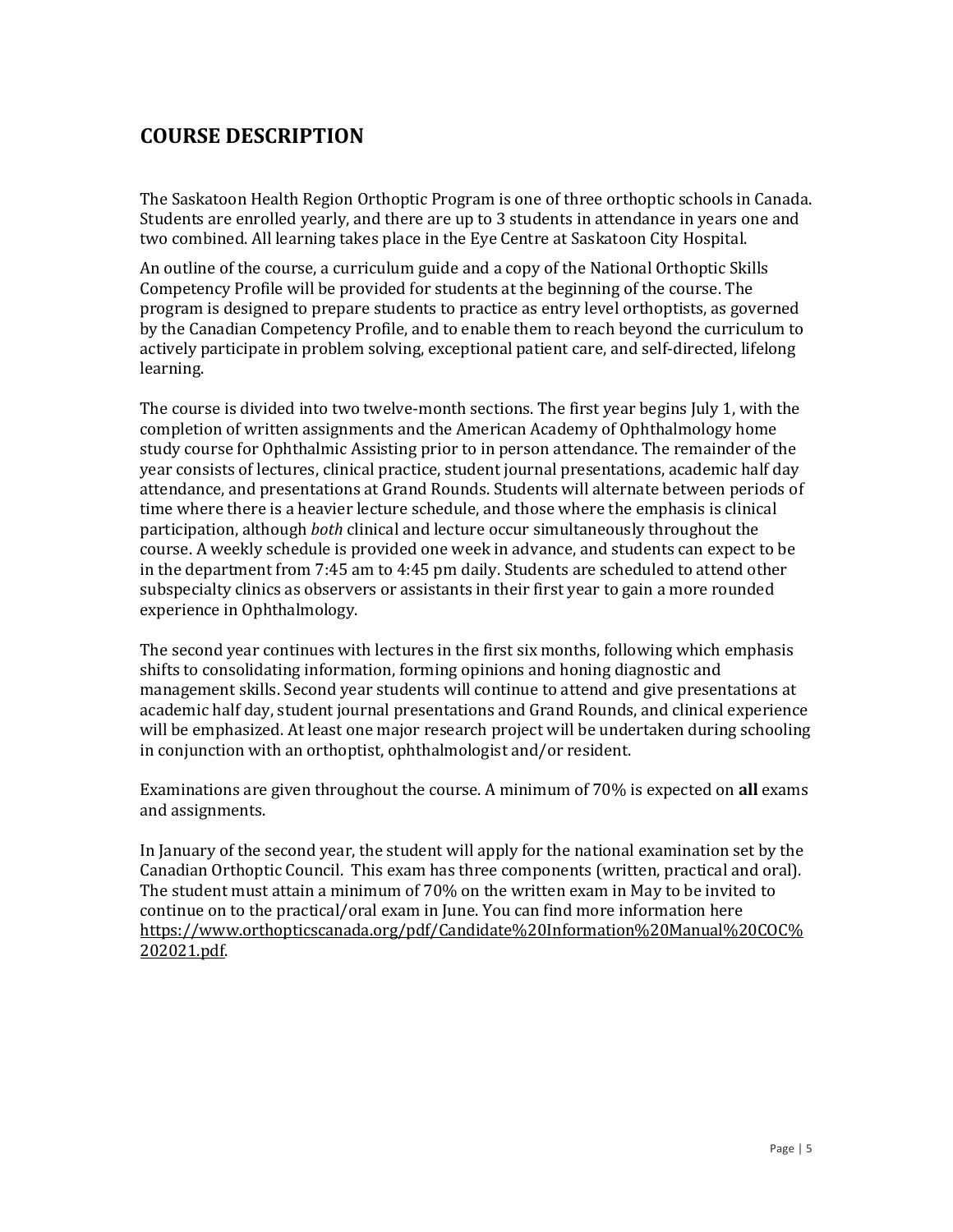#### **GENERAL EXPECTATIONS**

- 1. Clinic hours are 7:45 4:45, Monday to Friday. Students are expected to be in attendance during these hours unless granted permission for absence by the Program Director. Every third Friday is a Saskatoon City Hospital Bank Day at which time the department is closed to patient care. This day may or may not be given as a study day at the discretion of the Program Director. Students should count on being present daily including bank days.
- 2. Students are expected to attend assigned seminars, all rounds, and assigned journal clubs. Beginning in the last part of the first year students will be expected to deliver presentations at rounds and journal club. Resident seminars may be held early in the morning before clinic hours or on Wednesday afternoons. Grand Rounds take place Friday mornings from 7:30 – 8:30. Department journal club is generally held every 2 months after hours.
- 3. Patient care comes first during clinic time. There will be times when the clinic is very busy and teaching time is minimized. There is opportunity for further discussion after 3:30 pm **daily**. Please make use of this time to ask any further questions about didactic or clinic material. It is the student's responsibility to bring questions for clarification during this time. Feel free to ask any clinical orthoptist or the Program Director for assistance. This is the scheduled time for help. Junior students are encouraged to discuss questions with senior students as well.
- 4. Orthoptic education is a building process. Students are responsible to learn, practice and become proficient in each examination skill or technique as it is taught. Once students have been evaluated and achieve competency, they are expected to retain that skill. Students may have to practice skills on other team members (clinicians, students, staff) to gain and retain their abilities. Failure to maintain competence in all skills can be grounds for dismissal.
- 5. Students will examine and treat clinic patients under the supervision of an orthoptist within the Canadian Orthoptic Scope of Practice, and Competencies. Students will introduce themselves and the supervising orthoptist to patients and families. Both the student and the supervising orthoptist must sign all workups. The patient should not be excused from the room until the supervising orthoptist has confirmed the examination is complete and has signed off. During busy clinic periods, students may have multiple supervisors as the clinic mandate is to respect patient appointment times.
- 6. The ultimate responsibility for patient care lies with the referring physician. In the clinic the supervising orthoptist is responsible. Please be respectful about what is discussed in front of the patient.
- 7. Students may give out the classroom number or have calls directed to the main clinic number (306-655-8058) for messages and emergencies. Students may not take telephone calls when in the clinic unless it is an emergency. Please leave cell phones in the classroom.
- 8. Professional appearance is expected at all times (office casual). During the pandemic it is suggested that all staff and students wear scrubs or uniforms as clothing should be washed after each clinic day. No blue jeans are allowed in clinic. Picture ID should be worn above the waist at all times. Saskatoon City Hospital is a scent-free zone. Please follow the Saskatchewan Health Authority dress code for accessories and grooming.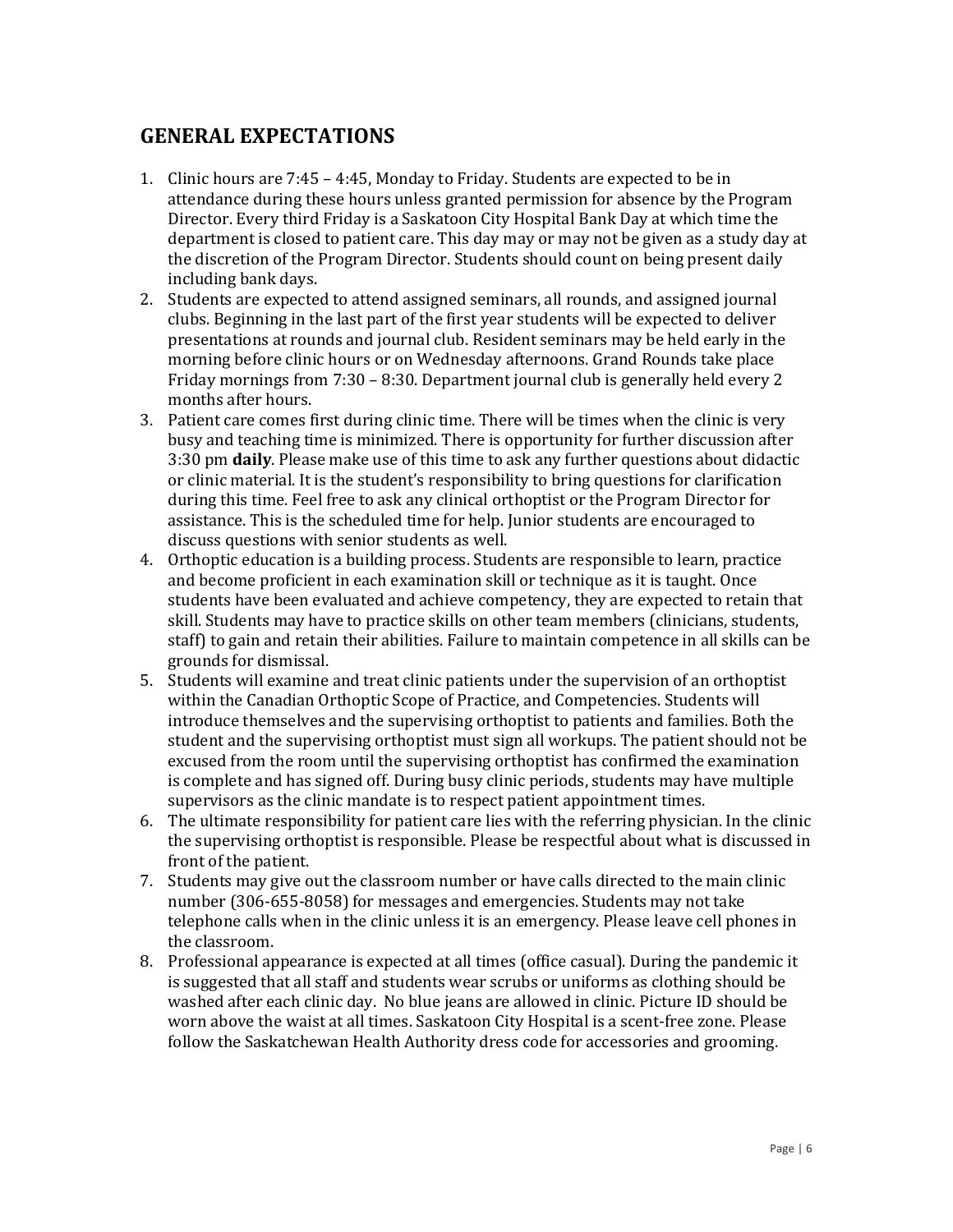- 9. Instrument and lane cleaning, and other clinic tasks are part of the program and they will be assigned. The examination rooms are to be tidied and restocked at the end of the day and the classroom should always be left tidy. Students will be asked to assist in this process as laid out in the Orthoptic Clinic Cleaning Policy.
- 10. Students must follow Saskatchewan Health Authority privacy policies with respect to patient charts and communication of patient information.
- 11. The student log book is an important part of orthoptic education and must be brought to clinic daily. Students may be dismissed to retrieve it. This will adversely affect clinic time and learning.
- 12. An accurate tally of the number of examinations performed is the student's responsibility. Students will keep a daily patient logbook and compile statistics monthly.
- 13. The Eye Care Centre Library and the Orthoptic Program Library are for all staff to use. Please sign out materials or reshelf books when finished.
- 14. Students are expected to complete all practical and didactic material within the twentyfour months of the course. All Canadian Orthoptic Competencies must be attained prior to the national exam.
- 15. Students are required to keep the program updated of any address or telephone number changes.

## **STUDENT ADVOCATE**

A student advocate is available as an impartial third party intermediary to provide confidential, non-academic support to students. The contact information for the advocate is in the appendix (distributed at orientation).

The advocate is available during office hours, and an appointment can be requested at the mutual convenience of the student and the advocate. Students are welcome to bring a support person to any meeting with the student advocate.

#### **HEALTH RECORDS**

The occupational health office will review students' health records and all immunizations will be updated as required, per Saskatchewan Health Authority guidelines.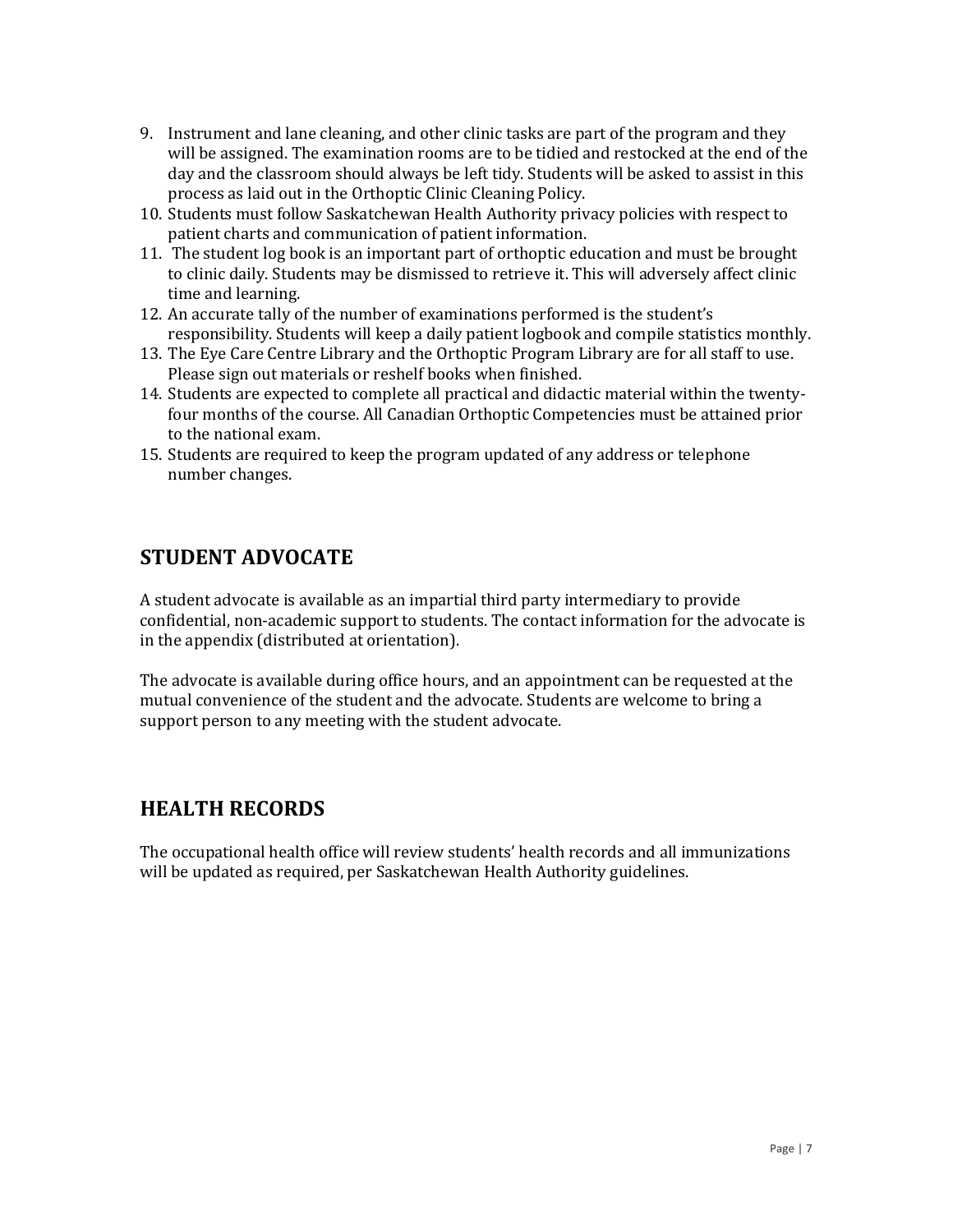## **COURSE EVALUATIONS**

Students are given the opportunity to provide feedback about the course in 3 ways.

Module Evaluations: After each module, students are given a module evaluation asking specific questions about the didactic and clinical components covered in that module, as well as soliciting additional comments or concerns from the student. The module evaluation is returned to the student advocate, who de-identifies the information, and sends a report to the Program Director and Eye Center manager. The student advocate may request an in person meeting with the student prior to sending this report. This report may be shared at the Education Committee Meeting at the discretion of the Program Director.

Program Evaluations: Six months after the completion of the course, the student will be sent a program evaluation in order to solicit information about the relevance and completeness of the course in reference to their current employment. This will be returned to the Program Director, and the student may send the same information or additional information to the Student Advocate if they wish. This information will be de-identified and shared at the Education Committee meeting, and/or the Advisory Committee meeting.

Consultation with the Student Advocate: At any time during the program, or until the program evaluation is received, students may request a meeting or contact the student advocate by other means to discuss matters that they do not wish to discuss with the Program Director or other staff members. The student advocate will work with the student to decide the best course of action for addressing the concerns with the parties involved if the student wishes to take the matter further.

#### **ATTENDANCE**

Students are expected to be present 7:45 to 4:30 pm daily, including bank days, except for statutory holidays and holidays as outlined in the holiday section. 100% attendance is required for externships. Any absence must be communicated to the Program Director.

Students are required to discuss absences of more than one week duration with the Program Director prior to the occurrence. If a student is away for three consecutive weeks or a total of 7% of instructional hours in a year, a review will be undertaken to ensure the advisability of continuing with the program. A student may be dismissed based on attendance that falls below this level.

Students may submit a written request for leave of up to a total of 3 months duration during the program to the Program Director, indicating the circumstances requiring absence. The Program Director will consult with SHA Human Resources to determine whether the leave falls within HR policy and respond to the student within 48 hours. Any extended leave may disadvantage the student's learning and may lead to them being unprepared for the final exam. Any leave (other than maternity leave) longer than 3 months will require the student to withdraw from the program.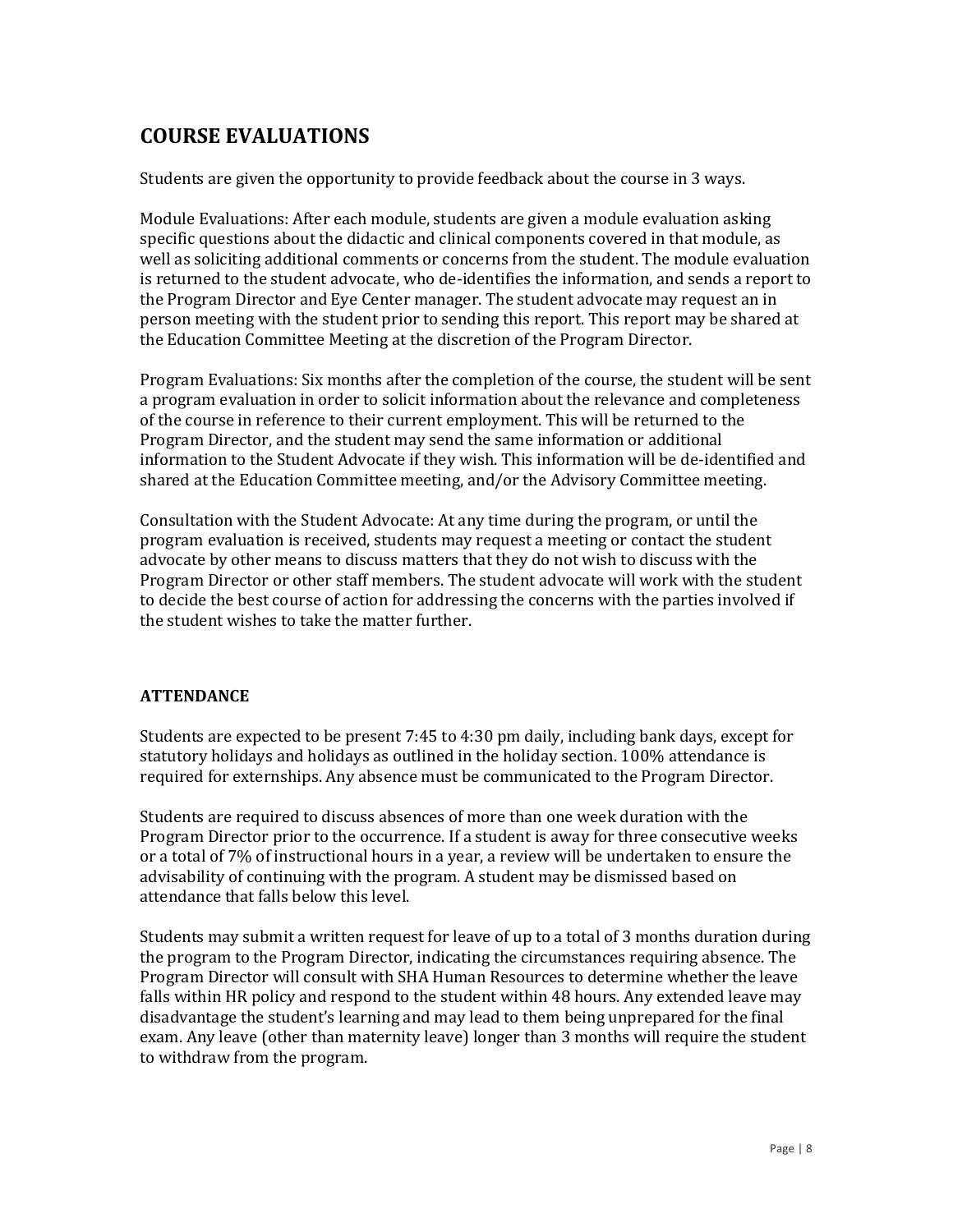#### **HOLIDAY TIME**

Students will be allowed a total of six weeks holiday during the course. One week each year will be taken over the Christmas break during department closure, and one week at the time of the statutory holiday in February of each year. Two additional weeks will be scheduled as requested by the student with the approval of the Program Director (usually taken in summer after the first year).

#### **ILLNESS**

If you are sick, please stay home. Notify the Program Director of your absence. Abuse of sick time is grounds for dismissal. An absence of one continuous week or longer in duration will require a doctor's note indicating that treatment has been sought and when the student is fit to return to the clinic. If a student is away for three consecutive weeks or a total of 7% of instructional hours in a year, a review will be undertaken to ensure the advisability of continuing with the program. Students are encouraged to discuss any health matters that may be affecting clinical or academic performance at any time with the student advocate or Program Director. Any disclosure will remain confidential unless deemed otherwise by the student. Accommodation will be made where feasible to facilitate learning and clinical progress.

#### **MATERNITY LEAVE**

A student may take up to one calendar year for maternity leave at any time during the program.

A student may choose to take a leave of 3 months or less, and return full time in order to complete the course in the regular time period.

A leave of 3 months to one year in length will postpone graduation by one year.

Students will be required to withdraw from the course for leaves over 1 year.

In order to complete the Saskatoon Orthoptic program after a maternity leave, the student must:

Be in full time attendance for 5 months before taking the certifying written exam Have spent the equivalent of at least twenty-one (21) months in attendance Examine a minimum of 600 patients by January 1 of the year of anticipated graduation

Attain a minimum grade of 70% on the comprehensive multiple choice exam on or close to January 15th of the year of anticipated graduation

Have attained all other program requirements as laid forth in the Program Policies that are not specified above

The Program Director must sign the student's application for Canadian Orthoptic Council Examination in assurance to the COC that the student will be prepared for the National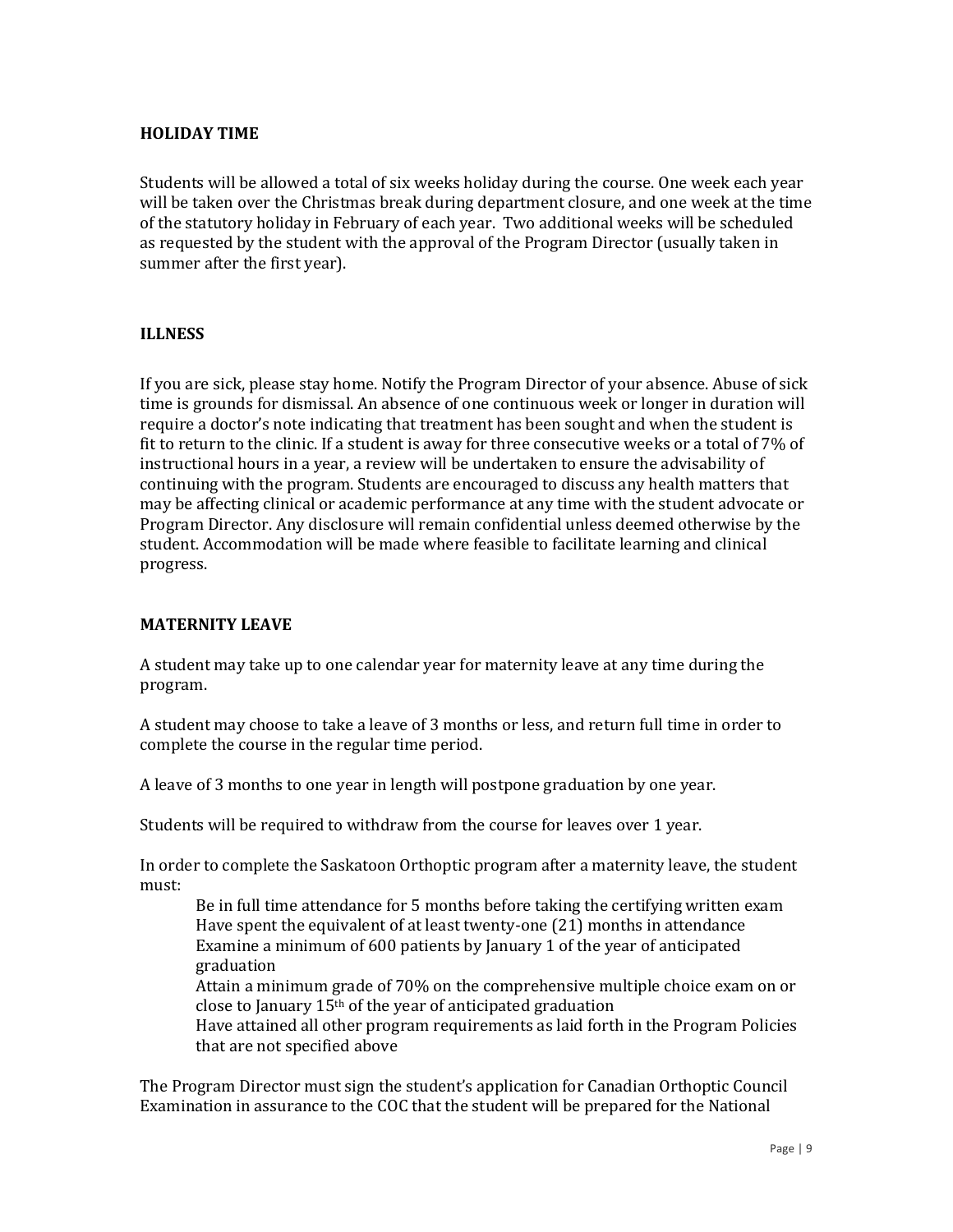exam process. The Program Director, in consultation with the clinical staff, retains the right to refuse to sign, or to revoke support for the student after the exam application has been made, if the student is not prepared for the exam. The student may appeal this following the process outlined in "Eligibility for National Certification Exam".

### **ACADEMIC ACHIEVEMENT**

The first four months of the program are considered probationary. An examination (written, oral and/or practical) and an evaluation by the faculty at the end of this period will determine an individuals' suitability to continue with the program. A student may appeal a dismissal at the end of probation. (see Appeals Policy)

The course load is divided into modules, each having one or more sections. A written, practical or oral exam (or combination thereof) is given on each section as is shown in the course outline. Students must obtain 70% to pass each exam. If the student does not obtain 70%, the exam will be analyzed by the Program Director and discussed with the student with respect to areas of remediation and additional learning. A second assessment of materials will be offered (exam or assignment). If a pass mark of 70% is not achieved on the second assessment, the student will then fail that exam.

Students are required to hand in all assignments and papers by the determined date. All assignments or papers that have a mark assignment must grade at least 70%. If not, the Program Director and student will discuss areas of remediation and additional learning before the student rewrites the paper or assignment. If they fail to achieve 70% on the second draft, this is considered a failure. If an assignment is not submitted, this is also considered a failure.

The student may be subject to dismissal after two failures. Students may appeal this dismissal (see Appeal Policy).

Students are expected to maintain competence in all clinical skills after successful skills evaluations are attained at the times indicated in the course outline. The Program Director can request repeat skills evaluations at any time. Failure to maintain skill competence will result in dismissal. There will not be any additional opportunities to prove competency after the student's skill performance has been judged incompetent.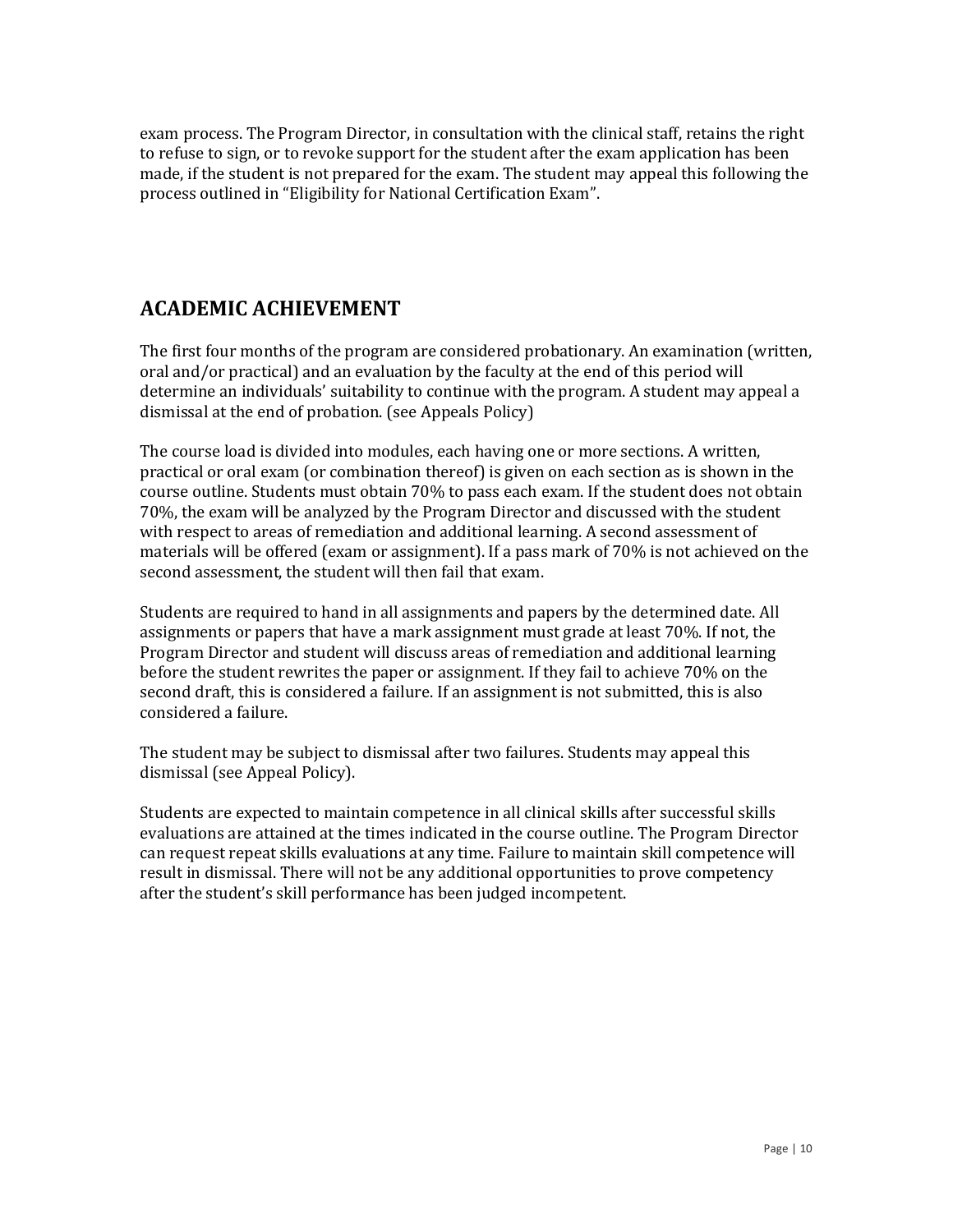## **ACADEMIC INTEGRITY**

Students are expected to maintain integrity in all aspects of their didactic and clinical experience. Clinical experience is guided by ethical decision making and patient confidentiality as laid out by the COC Canadian Code of Ethics, Saskatchewan Health Authority Policies and Procedures, and PIPEDA (https://www.priv.gc.ca/en/privacytopics/privacy-laws-in-canada/the-personal-information-protection-and-electronicdocuments-act-pipeda/). Deviations from Academic Integrity will be addressed in the following manner:

As examples, but not a comprehensive list, the following are instances of academic dishonesty:

Plagiarism, cheating, dishonest presentation of academic credentials, falsification of information, or claim of ownership of another person's work.

In any case where a member of the Eye Care Center staff believes that a student has acted in an academically dishonest manner, they will bring the matter to the attention of the Program Director. The Program Director will record this information in the student's academic record, interview the student, and seek any other information relevant to the accusation. Once all information has been collected, the Program Director will choose to address the issue in one of the following manners:

- 1. In the case that the information brought forward by the staff member is unsubstantiated at the time, all record of it will be removed from the student's file and kept separately and indefinitely in the Program Director's files on the health authority server, governed by the confidentiality rules of Saskatchewan Health Authority.
- 2. In the case that the information brought forward by the staff member appears to be substantiated, a meeting will be held with the Program Director, the Eye Centre Manager, the student, and a supportive person named by the student, at which all information collected about the situation will be presented by the Program Director, and the student will be given opportunity for rebuttal. The Program Director and the Eye Centre Manager will decide whether the situation requires remediation or immediate dismissal, and will give this decision to the student in writing within 2 work days. Each instance of academic dishonesty shall be possible grounds for dismissal. All decisions made at this time will be final with no opportunity for appeal.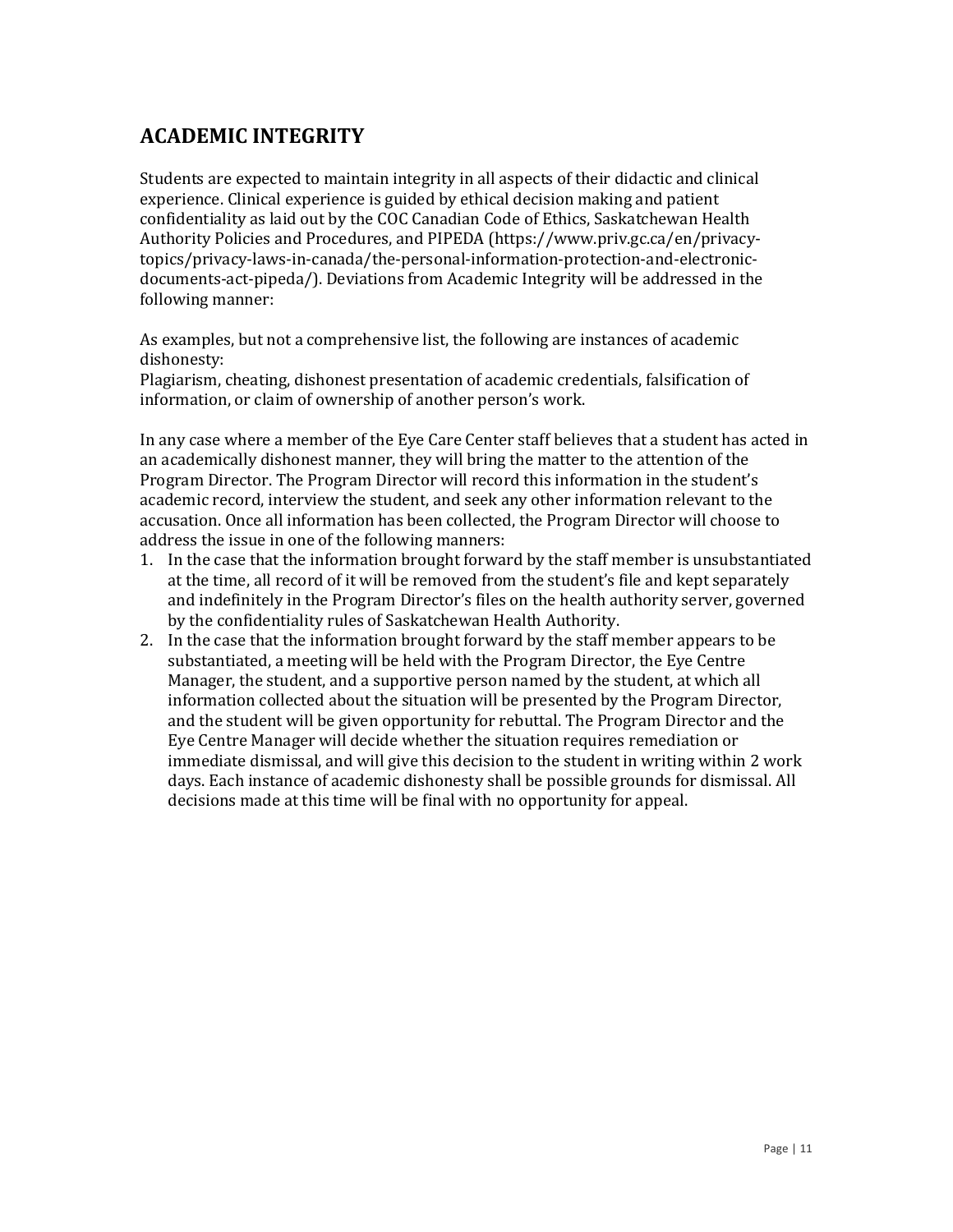#### **ELIGIBILITY FOR THE NATIONAL CERTIFICATION EXAM**

The student must apply to the Canadian Orthoptic Council to take the National Certifying Exam in January of the second year. The Canadian Orthoptic Council stipulates that the application include the Program Director's signature, indicating that the student will be prepared to take the exam. The Program Director may refuse to sign the application if the student is ill prepared. The program reserves the right to withdraw support for the application at any time up to the second Wednesday before the COC written examination. All decisions about denying or withdrawing support will be made by the Education Committee in a meeting prior to the second Wednesday before the COC written examination, and will be communicated to the COC immediately.

The decision to support, or to deny or withdraw support for the examination application will be based on the student's:

- 1. Satisfactory completion of the course contents, following the academic achievement policy
- 2. Attainment of ALL of the Canadian Core Competencies prior to the second last Wednesday before the written examination
- 3. Achievement of an average of 70% on AACO practice midterms and Mock Practical examinations undertaken after January of the year of examination.

All decisions to deny or withdraw support are final. In the case that the candidate choses to pursue the examination for the following year, they may attend the program following the "Returning Student Education Policy".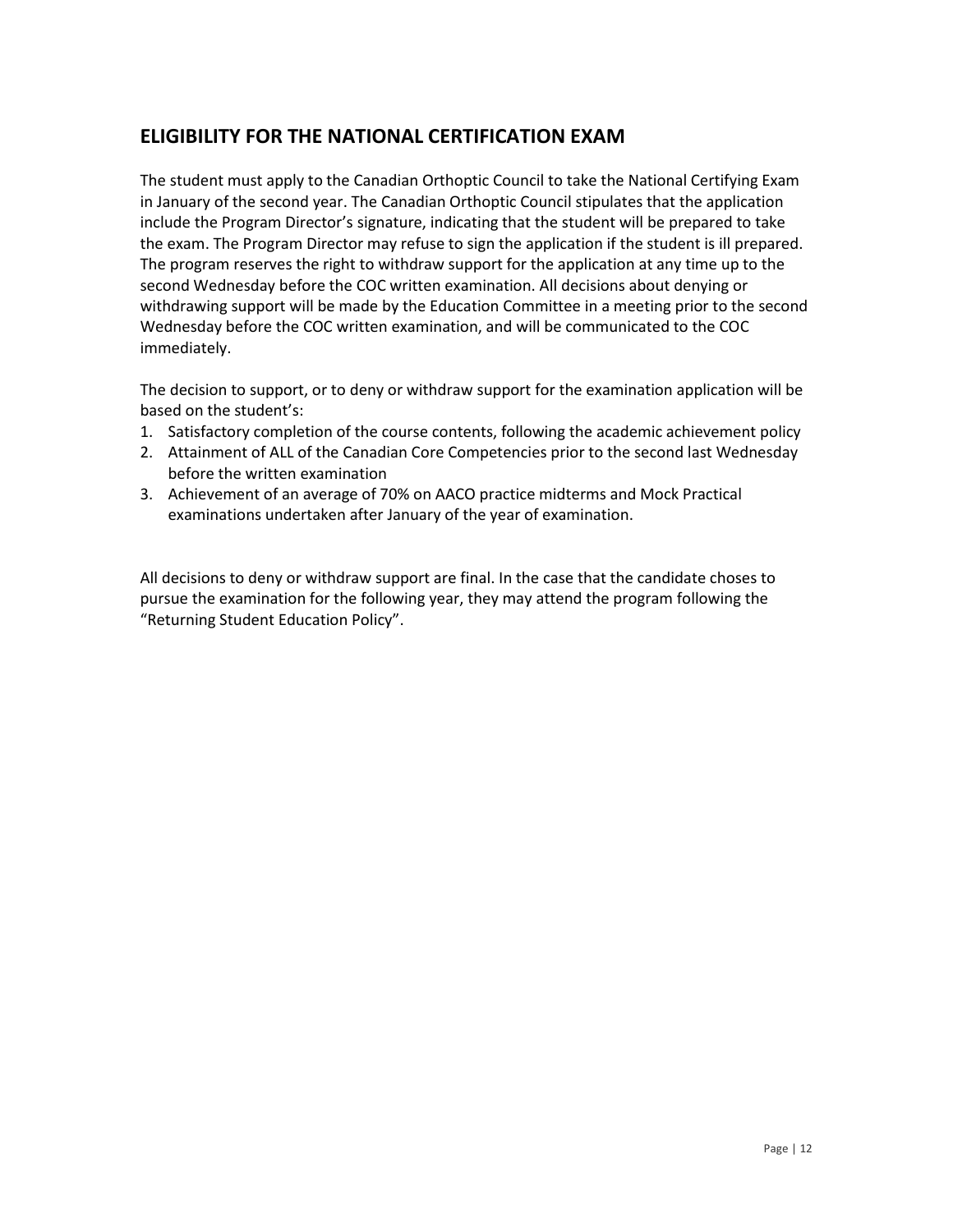#### **TUITION**

Tuition for Canadian citizens is \$5000 per year, due in the following increments:

| Year one | May 30    | \$1000 |
|----------|-----------|--------|
|          | July 1    | \$1500 |
|          | January 1 | \$2500 |
| Year two | July 1    | \$2500 |
|          | January 1 | \$2500 |

Tuition for international students is \$10,000 per year, due in the following increments:

| Year one | May 15    | \$2000 |
|----------|-----------|--------|
|          | July $1$  | \$3000 |
|          | January 1 | \$5000 |
| Year two | July 1    | \$5000 |
|          | January 1 | \$5000 |
|          |           |        |

A change in tuition cost will not apply to students currently in the program.

Included in the tuition: Ophthalmic assistant course

Other expenses to be covered by the student (in addition to tuition): Textbooks (optional) Final exam fee Flight, accommodation, registration and meals at the final exam location and COS meeting

## **Tuition Refund Policy for National and International Students**

The first two installments of tuition are **non-refundable (May 2021 and July 2021)**. If a student chooses to withdraw or is asked to discontinue the following refund policy will be enforced.

After the third installment is paid January 1, and before May 31, tuition will be refunded on a prorated basis. The refund will be based on months of attendance as follows:

|                                              | <b>National</b> | <b>International</b> |
|----------------------------------------------|-----------------|----------------------|
| 1 <sup>st</sup> installment, May 30 - Dec 31 | No refund       | No refund            |
| Jan $1-30$                                   | 2500            | 5000                 |
| After Jan 31                                 | 2000            | 4000                 |
| After Feb 28                                 | 1500            | 3000                 |
| After March 31                               | 1000            | 2000                 |
| After April 30                               | 500             | 1000                 |
| After May 31                                 | 300             | 500                  |
| After June 30                                | No refund       | No refund            |
|                                              |                 |                      |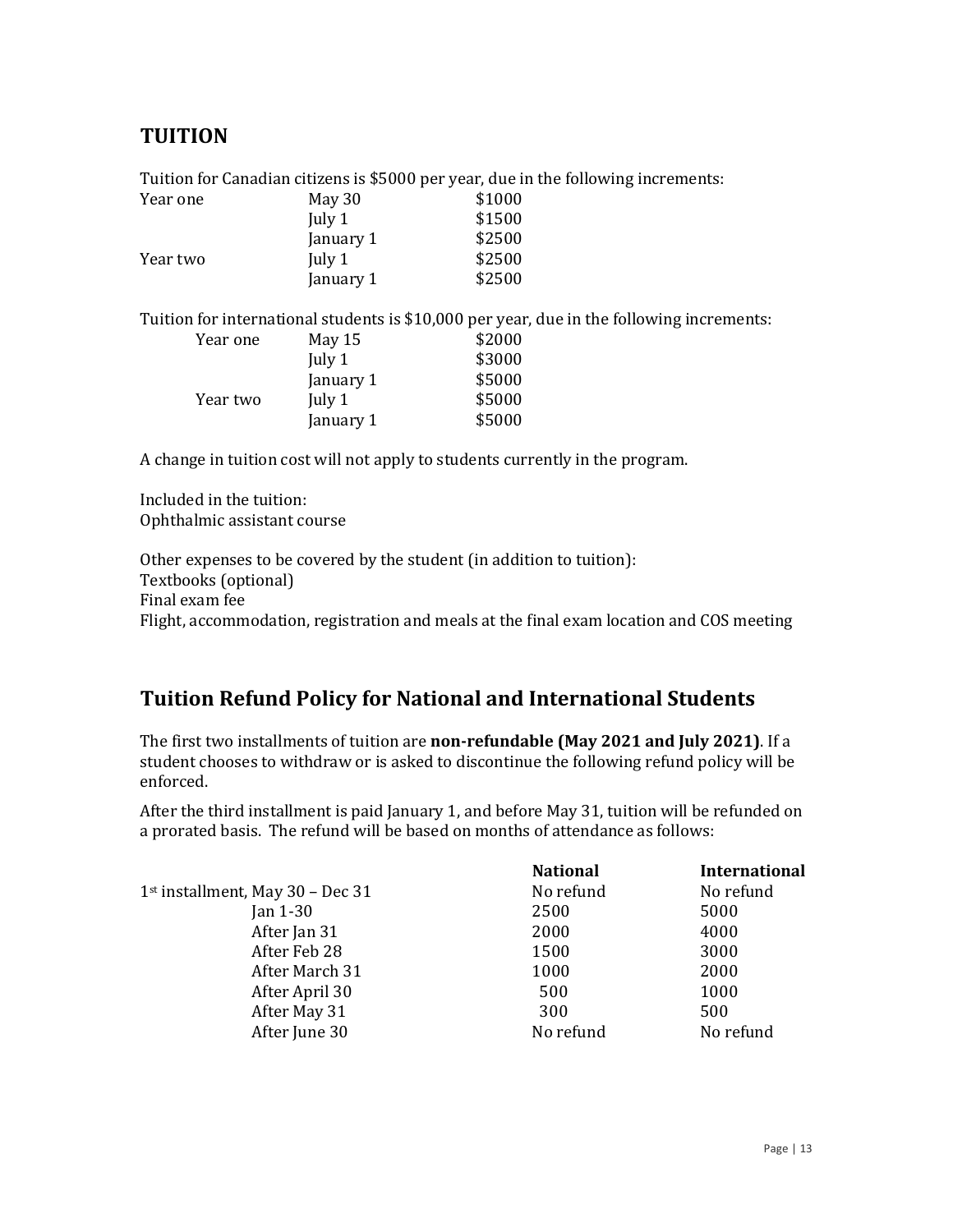After the fourth installment is paid July 1, and before January 1, tuition will be refunded on a prorated basis. The refund will be based on months of attendance as follows:

|                   | <b>National</b> | International |
|-------------------|-----------------|---------------|
| July 1- July $30$ | 2500            | 5000          |
| After July 31     | 2000            | 4000          |
| After Aug 30      | 1500            | 3000          |
| After Sept 31     | 1000            | 2000          |
| After Oct 31      | 500             | 1000          |
| After Nov 30      | 300             | 500           |
| After Dec 31      | No refund       | No refund     |

After the fifth installment is paid Jan 1, and before April 30, tuition will be refunded on a prorated basis. The refund will be based on months of attendance as follows:

|                    | <b>National</b> | International |
|--------------------|-----------------|---------------|
| Jan $1 -$ Jan $30$ | 2500            | 5000          |
| After Jan 31       | 2000            | 3500          |
| After Feb 28       | 1000            | 2000          |
| After March 31     | 500             | 1000          |
| After April 30     | No refund       | No refund     |

#### **STUDENT LOANS**

An application form must be completed to determine eligibility for a Canada-Saskatchewan Integrated Student Loan. These forms are available from the Student Financial Assistance Branch or visiting [https://www.saskatchewan.ca/residents/education-and](https://www.saskatchewan.ca/residents/education-and-learning/student-loans)[learning/student-loans](https://www.saskatchewan.ca/residents/education-and-learning/student-loans), or the relevant website of the student's home province. Students must request a proof of enrollment from the program if they have previous student loans. Please consult the student loans website for repayment information. If you have difficulty repaying your loan please contact student loans services.

The Saskatchewan Advantage Scholarship may be available during a student's learning period. It is the student's responsibility to get details.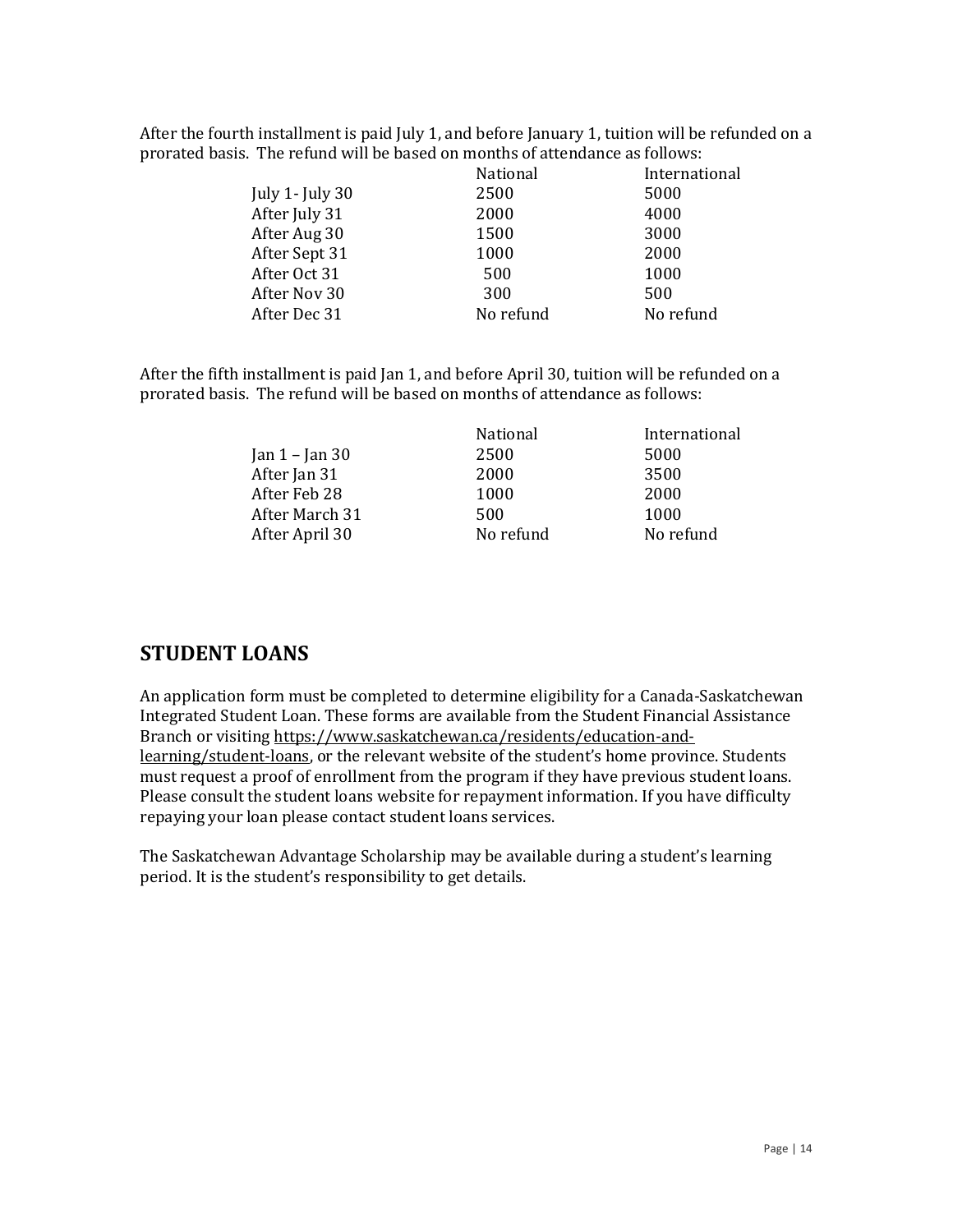## **TCOS and COC SCHOLARSHIP**

The Canadian Orthoptic Society (TCOS) and Canadian Orthoptic Council (COC) are pleased to provide a yearly scholarship opportunity to a student enrolled in their second year of study at an accredited Canadian Orthoptic Teaching Program. Each year a new topic is determined by the TCOS Scholarship Committee and distributed to the teaching programs. The paper topics may range from natural history, current concepts, review, treatment modalities, etc. The committee evaluates how well applicants perform their literature review, validity of their sources, and how well they can digest the breadth of information into their own words. Each year the successful candidate will be awarded a scholarship in the amount of \$1,000 (total), from TCOS and COC, and an invitation to present their paper at the Canadian Orthoptic Society Scientific session during the Canadian Ophthalmology Society annual conference.

In order to successful submit their application students must:

- Complete TCOS Scholarship application form
- Provide proof of Canadian citizenship or Permanent Residency status
- Ensure Orthoptic Program Director or current instructor submits Evaluation Form
- Completed applications and papers must be received by the last Friday in September each year

Paper Requirements:

- Approximately  $\sim$  1000 words
- Font 12
- APA guidelines in citing references
- Paper must include all relevant references and evidence-based research
- Any plagiarism will result in disqualification

#### **FOREA Scholarships**

The Foundation for Orthoptic Research and Education in the Americas offers scholarships and research funding to students and orthoptists wishing to pursue a project, present a paper or attend a meeting. Visit them at<http://forea.net/> for more information.

## **JCAHPO Scholarships**

The Joint Commission on Allied Health Personnel in Ophthalmology offers orthoptic student opportunity to apply for their scholarships. More information can be found here. Please ask the Program Director if you have questions. Note the deadline dates. You may apply and receive this scholarship once in your program.

<https://www.jcahpo.org/foundation/scholarships-grants-and-awards-available/>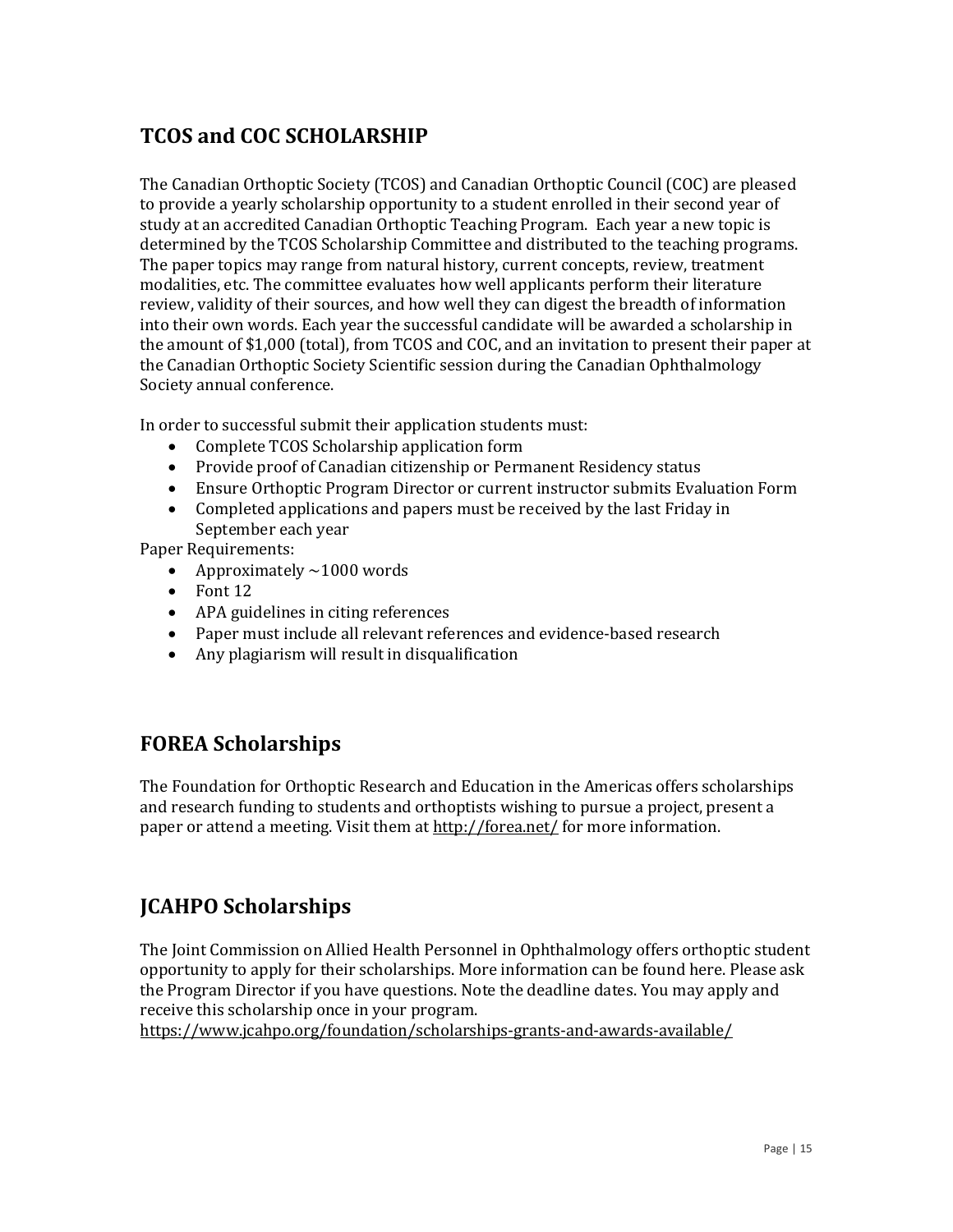## **VOLUNTARY WITHDRAWAL**

In the event that the student voluntarily withdraws from the program, the student must send a written withdrawal to the Program Director indicating an effective withdrawal date to obtain a tuition refund. If the withdrawal occurs after an extended absence, the date may not be backdated to a time during the absence. A program exit evaluation will be given for the student to provide feedback to the program. In addition, the student may request a meeting with the Student Advocate to discuss any matters. All keys, books, calendars with patient coding, and any other clinical property must be returned on the last day of attendance. Any participation in ongoing research or other activities must be addressed or ended with respect to Saskatchewan Health Authority and Biomedical Ethics policies. Please see the tuition policy re: refund of tuition.

The rules set forth by Immigration Canada regarding the withdrawal of a student studying in Canada on a student visa will apply in this situation.

### **INTERNAL DISPUTE**

In the event of a non-academic dispute, the student will bring the matter to the attention of the student advocate for discussion and action as decided. If the student does not feel the issue has been adequately resolved, they may request a meeting with the Human Resources specialist appointed to the Eye Care Centre, to be held within 5 working days. The student may bring a supportive person to this meeting.

The HR specialist will discuss the issue with the student and take action as required under Saskatchewan Health Authority policies and procedures within 5 calendar days

#### **DISMISSAL**

- 1. Should a student fail to meet the standards of the program after passing probation, they may be dismissed (see Academic Achievement).
- 2. All aspects of the program including practicums, papers, written and practical examinations must be successfully completed before the student will be given a certificate of program completion. Failure to satisfactorily complete all of these at the assigned deadlines will result in dismissal (refer to Academic Achievement). The program director can withdraw their approval for advancement to the national examination at any time after the exam application has been signed, and will notify the Canadian Orthoptic Council.
- 3. Regular attendance is essential in completing the program. If the student is absent for three consecutive weeks, or a total of 7% of instructional hours, a review will be undertaken to ensure the advisability of continuing with the program. 100% attendance is required for externships. Extended absence may be grounds for dismissal. (see Attendance Policy).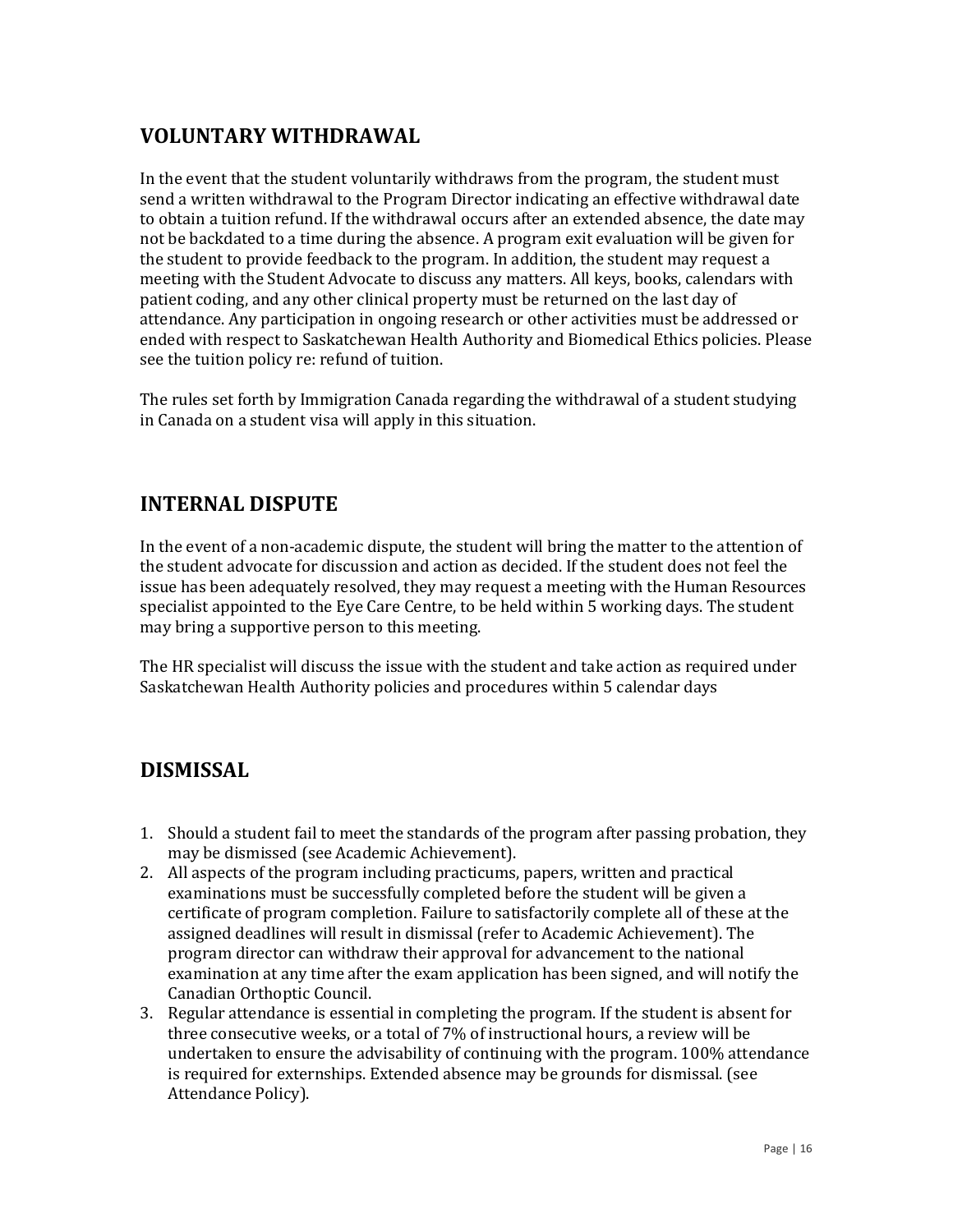- 4. Gross incompetence, insubordination, dishonesty, academic dishonesty, failing to respect a patients' confidentiality, or any other contravention of Saskatchewan Health Authority or Canadian Law may be considered grounds for dismissal.
- 5. All dismissals will be communicated in writing directly to the student by the Program Director and will include the reason for dismissal and documentation of supporting evidence.

## **APPEALS**

#### **A student may appeal an assigned grade in the following manner:**

Students are required to complete a second knowledge assessment where a grade of 70% was not achieved. If the SECOND assessment has been graded with a mark under 70%, the student may make a written request to the Program Director and Department Chair for review of the grade within seven calendar days of receipt of grade. The Department Chair will be provided with the lecture material, a copy of the assessment key and a copy of the student's graded assessment. The decision on the appeal will be made by the advocate and Program Director within fourteen calendar days of the written request and will be final. This decision will be communicated to the student in writing.

#### **Dismissals for reasons of academic dishonesty may not be appealed. The following will apply to all other dismissals:**

After being provided written documentation of dismissal, the student may choose to appeal by presenting the Eye Centre Manager with a written request within seven calendar days. The request must state why the student is appealing the dismissal, and provide evidence to support the request. A copy of the written dismissal notice and other documents from the Program Director must be included with the appeal request.

The Eye Centre Manager will acknowledge the receipt of the appeal and forward a copy of all material to the Program Director within one business day. The Eye Centre Manager will then assemble an Appeal Committee, which shall be composed of one manager from Saskatoon City Hospital (excluding the Eye Centre Manager), one Saskatchewan Health Authority employee from the Human Resources Department and a community ophthalmologist. The Appeals Committee will attempt to meet within ten calendar days of the Eye Centre Manager receiving the appeal.

At the meeting of the appeals committee, the Program Director will provide a rebuttal to the student's written appeal, including any pertinent documentation, and will answer any questions from the committee. The student will also attend the meeting of the appeals committee and will be given an opportunity to reply to the Program Director's rebuttal and will answer any questions from the committee. The Program Director and student will be excused from further appeals committee discussion and voting. The appeals committee decision will be made by simple majority vote, and returned to the student and Program Director within three calendar days of the meeting.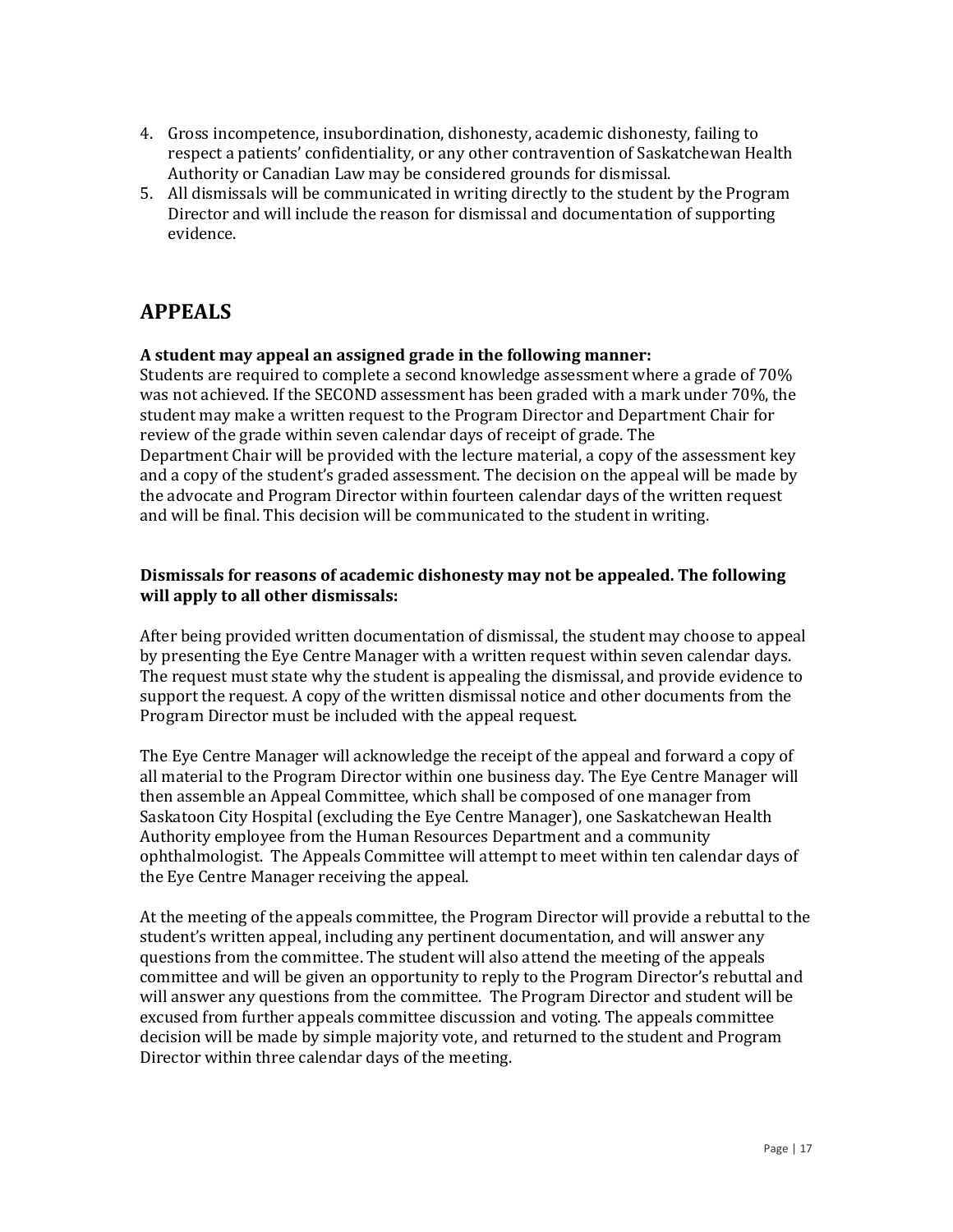All decisions of the Appeals Committee are final.

The student will continue to attend lecture and clinic during the appeal process.

The rules set forth by Immigration Canada regarding the dismissal of a student studying in Canada on a student visa will apply in this situation.

## **FAILURE OF NATIONAL CERTIFICATION EXAMS**

In the event of failure of either the written or the oral/practical Canadian Orthoptic Council examinations, the student may request a placement with the program under the Returning Student Education Protocol.

In order to access a placement in either circumstance, the student must present any feedback they have received from the Canadian Orthoptic Council Head Examiner about their exam performance.

## **RETURNING STUDENT EDUCATION**

Candidates who are unsuccessful at the COC examination, may *choose* to return to the program to prepare for examination the following year.

The returning student will spend a specified period of time in lecture and/or clinical participation, as follows:

- 1. Initial Re-assessment of knowledge and skills.
	- a. After the equivalent of 2 days of clinical observation with 1 or more orthoptists, the student will be asked to perform all tests that are taught during the 2 year course
	- b. Within the first 2 weeks after the SHR Orthoptic Program and the student agree to commence the study period, the student will write a comprehensive multiple choice exam to assess the amount of knowledge retained
- 2. For students preparing to take the written, and oral/practical exams:
	- a. The program will provide up to the equivalent of 6 months of full time attendance prior to the June COC examination AND/OR the evaluation of 100 clinical cases.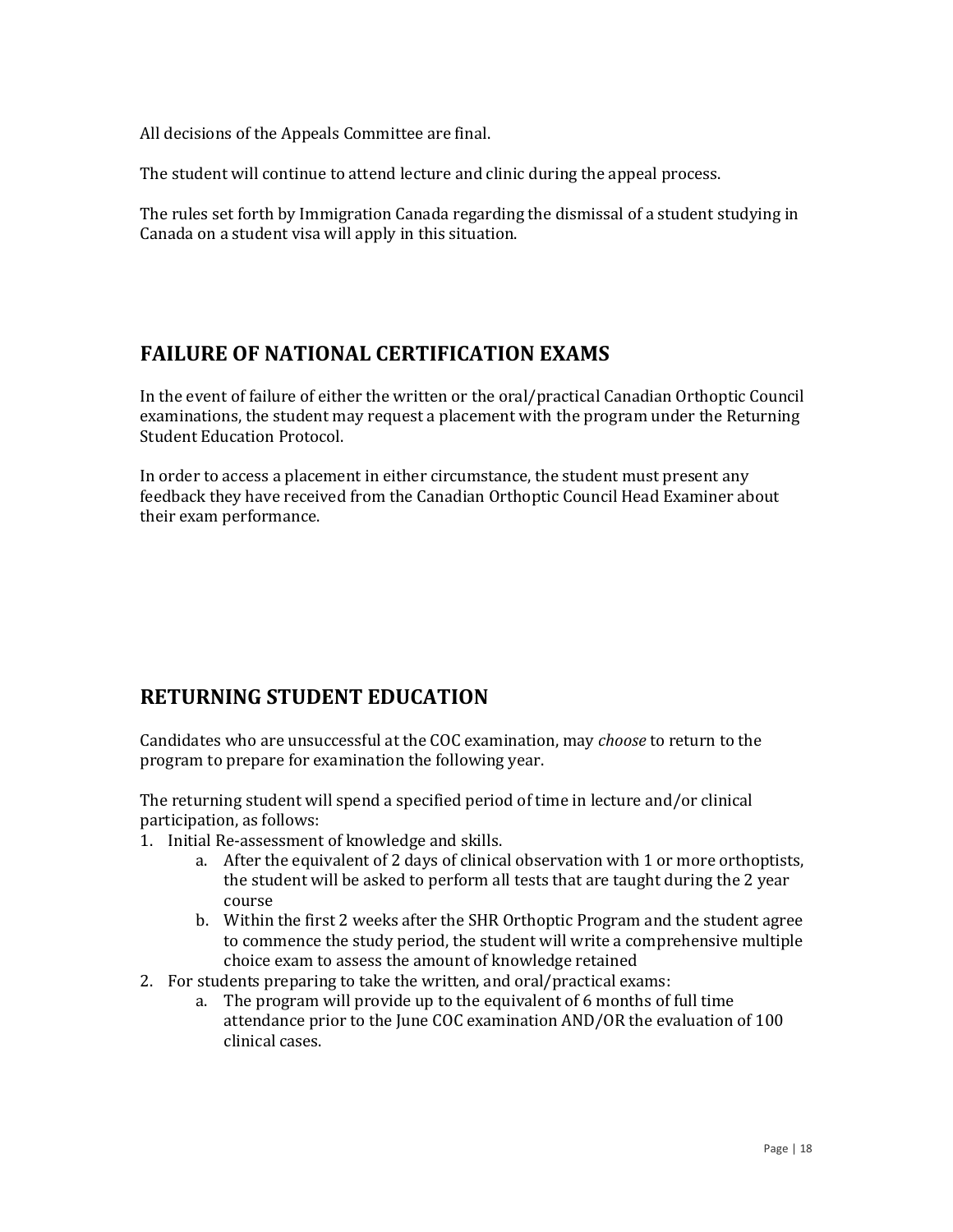- 3. For students preparing to take only the oral/practical exam:
	- a. The Program will provide up to the equivalent of 6 weeks (240 hrs) of full time attendance prior to the June COC examination AND/OR the evaluation of 100 clinical cases.
	- b. The student will be provided with clinical, practical and oral practice. The program is not responsible for delivering lecture material as the student received all lectures during the initial 24 month learning period.

Tuition will be charged on a prorated basis with respect to national student tuition.

### **INTERNATIONAL INTERNSHIP REQUESTS**

The Saskatoon Orthoptic Program offers the opportunity for International Orthoptic Students to attend an internship at our school. Each request for internship will be considered based on the following:

- 1. Program vacancy. The maximum number of students in the program at any given time is 3. If a seat is vacant, an internship may be considered.
- 2. Determination that the program and Saskatoon City Hospital Eye Centre have sufficient staff to provide an environment for student success. The needs of the students currently enrolled will be considered, as well as the operational needs of the Orthoptic Clinic.

If the above are met, the program will require the international student and/or their institution to:

- 1. Provide a formal written request for internship including an explanation of the internship goals
- 2. Provide a course description, and indication of the academic and clinical competencies acquired by a typical student at this time
- 3. Provide information about the physical requirements of the internship including: a. Clinical experience
	- i. With an orthoptist: number of patients, time, level of supervision
	- ii. With an ophthalmologist: types of patients, time, level of hands on practice
	- iii. With other eye care providers
	- b. Non clinical requirements
	- c. Other supports required ex introduction to other eye care providers; space to work in; supervision of written work

Once it is determined that an internship request can be supported, SHA approval is required.

Applicants who are accepted for placement are required to:

- 1. Apply for the appropriate visa per Citizenship and Immigration Canada. This may take 3-4 months. [https://www.canada.ca/en/immigration-refugees](https://www.canada.ca/en/immigration-refugees-citizenship/services/study-canada.html)[citizenship/services/study-canada.html](https://www.canada.ca/en/immigration-refugees-citizenship/services/study-canada.html)
- 2. Provide an original or notarized copy of a criminal records check, including a vulnerable sector check from their country of residence. If this is not available, a criminal records check must be done upon arrival in Saskatoon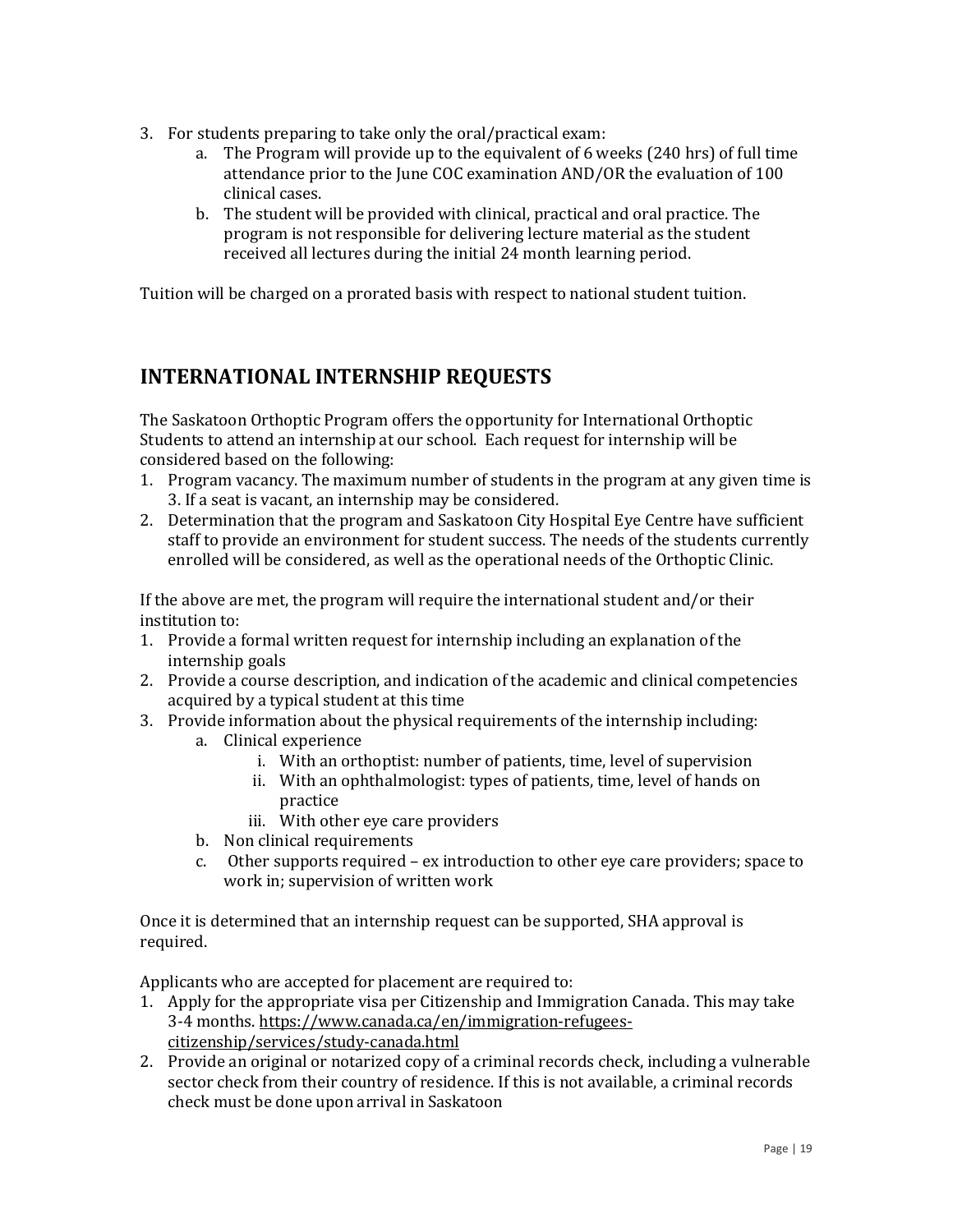3. Make their own arrangements for housing and other personal requirements in sufficient time to be prepared to begin attendance on a predetermined date

The student's institution is required to:

1. Complete Saskatchewan Health Authority agreements and provide any other paperwork required by the authority (ex. proof of insurance, immunization records) at least 2 weeks in advance of the internship dates or as required by the HR department.

#### **PLACEMENT REQUESTS**

#### **INTERNATIONAL ORTHOPTISTS**

The Orthoptic Program offers the opportunity for Internationally Certified Orthoptists to complete a placement in our facility prior to sitting the COC exams as suggested by the Canadian Orthoptic Council (COC).

(http://www.orthopticscanada.org/pdf/Certification%20Information%20for%20Internati onal%20Orthoptists%20-%20Final.pdf) Each request for placement must include proof of approval from the COC. Each request will be considered based on the following:

- 1. Program vacancy. The maximum number of students in our center at any given time is 3. If a seat is vacant, a placement MAY be considered.
- 2. The program and Saskatoon City Hospital Eye Centre have sufficient staffing to provide an environment for successful preparation for the COC Examinations. The needs of the students currently enrolled will be considered, as well as the operational needs of the Orthoptic Clinic.
- 3. The applicant has shown proof of English competency that meets the requirements for international students as outlined in our application package.

If all of the above are met, the program will require the applicant to:

- 1. Provide documentation from COC proving the candidate is eligible to sit the Canadian exam
- 2. Write a proctored multiple choice exam of entry level orthoptics to determine familiarity with Canadian Orthoptic curricula and indicate the level of instruction and mentoring the student will require
- 3. Attend an interview either in person or via telephone, Skype, Facetime or similar

Applicants who are accepted for placement are required to:

- 1. Apply for the appropriate visa, per Citizenship and Immigration Canada. This may take 3-4 months. [https://www.canada.ca/en/immigration-refugees](https://www.canada.ca/en/immigration-refugees-citizenship/services/study-canada.html)[citizenship/services/study-canada.html](https://www.canada.ca/en/immigration-refugees-citizenship/services/study-canada.html)
- 2. Complete the Saskatchewan Health Authority pre-hire online learning package
- 3. Provide an original or notarized copy of a criminal records check no more than 3 months old, including a vulnerable sector check from their country of residence. If this is not available, a criminal records check must be done upon arrival in Saskatoon
- 4. Make their own arrangements for housing and other personal requirements in sufficient time to be prepared to begin attendance on a predetermined date
- 5. Pay tuition of \$5000 as soon as a Canadian visa is obtained. This must arrive at Saskatoon City Hospital at least 2 weeks prior to the predetermined start date. This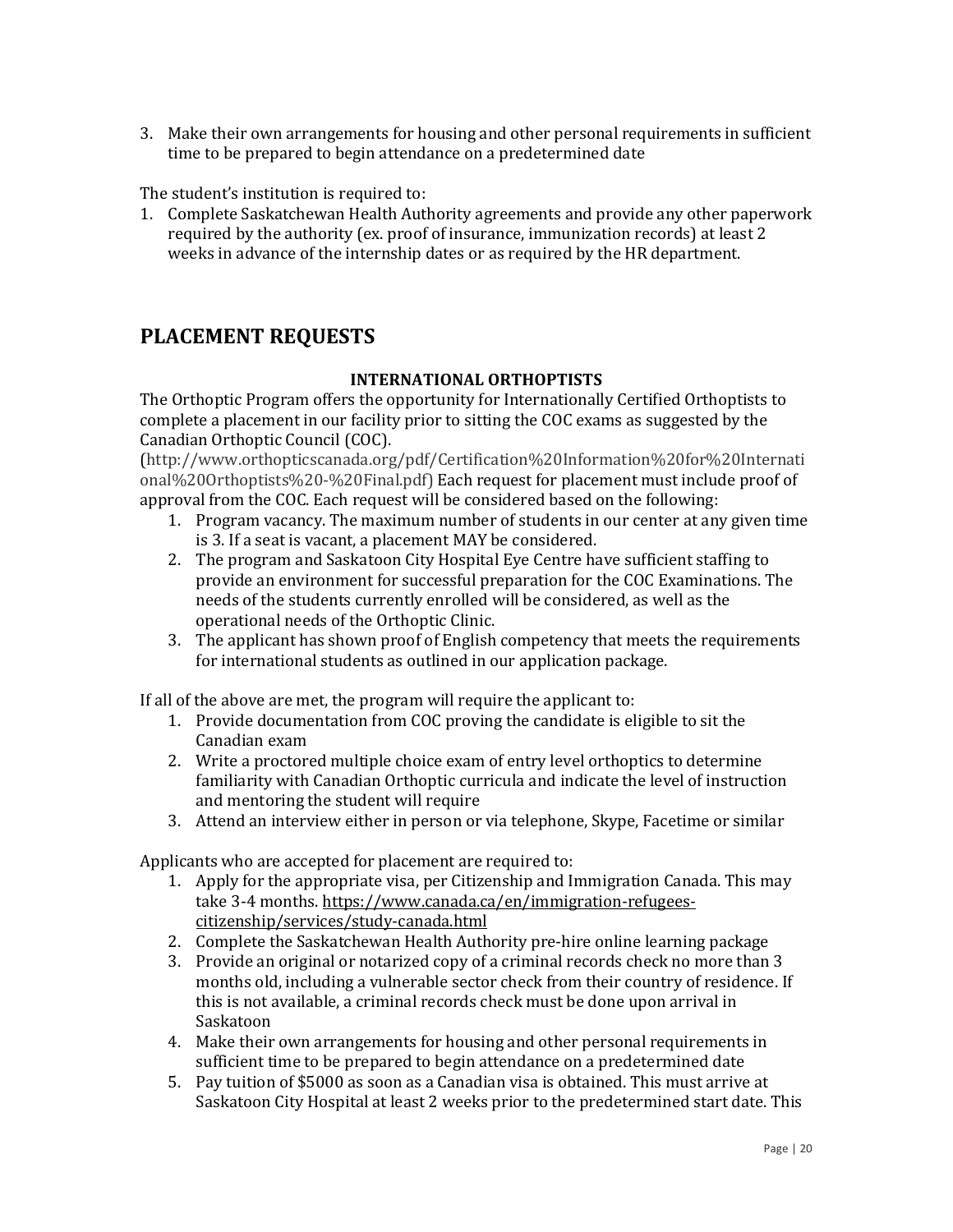tuition is non-refundable past 7 calendar days of the predetermined first day of attendance.

The program will provide:

- 1. An environment conducive to preparing for the COC national examination
- 2. Clinical supervision by a certified orthoptist or pediatric ophthalmologist at all times
- 3. Access to learning materials for preparation for the COC national examination including but not limited to: the lecture materials used by the program, AACO midterm examinations, review sessions with senior orthoptic students, the Orthoptic Library, the Canadian Orthoptic Syllabus, the Canadian Orthoptic Competencies
- 4. Practical and oral assessments of entry level orthoptic knowledge similar to the Canadian National Examinations

#### **RECERTIFICATION PLACEMENT**

The Orthoptic Program offers the opportunity for orthoptists requiring recertification by the Canadian Orthoptic Council (COC) to complete their mandated recertification placement in our facility. Each request for placement must include proof of compliance with the COC's policy on eligibility, and proof of approval from the COC. Each request will be considered based on the following:

- 1. Program vacancy. The maximum number of students in our center at any given time is 3. If a seat is vacant, a placement MAY be considered.
- 2. The program and Saskatoon City Hospital Eye Centre have sufficient staffing to provide an environment for successful preparation for the COC Examinations. The needs of the students currently enrolled will be considered, as well as the operational needs of the Orthoptic Clinic.
- 3. The COC has recommended a minimum placement of no more than 6 months.

If all of the above are met, the program will require the applicant to:

- 1. Write a proctored multiple choice exam of entry level orthoptics to evaluate the level of mentoring required
- 2. Attend an interview either in person or via telephone, Skype, Facetime or similar

Applicants who are accepted for placement are required to:

- 1. Complete the Saskatchewan Health Authority pre-hire online learning package
- 2. Provide an original or notarized copy of a criminal records check no more than 3 months old, including a vulnerable sector check from their area of residence. If this is not available, a criminal records check must be done upon arrival in Saskatoon
- 3. Make their own arrangements for housing and other personal requirements in sufficient time to be prepared to begin attendance on a predetermined date
- 4. Pay tuition of \$3500 within 1 week of acceptance. This tuition is non-refundable past 7 calendar days of the predetermined first day of attendance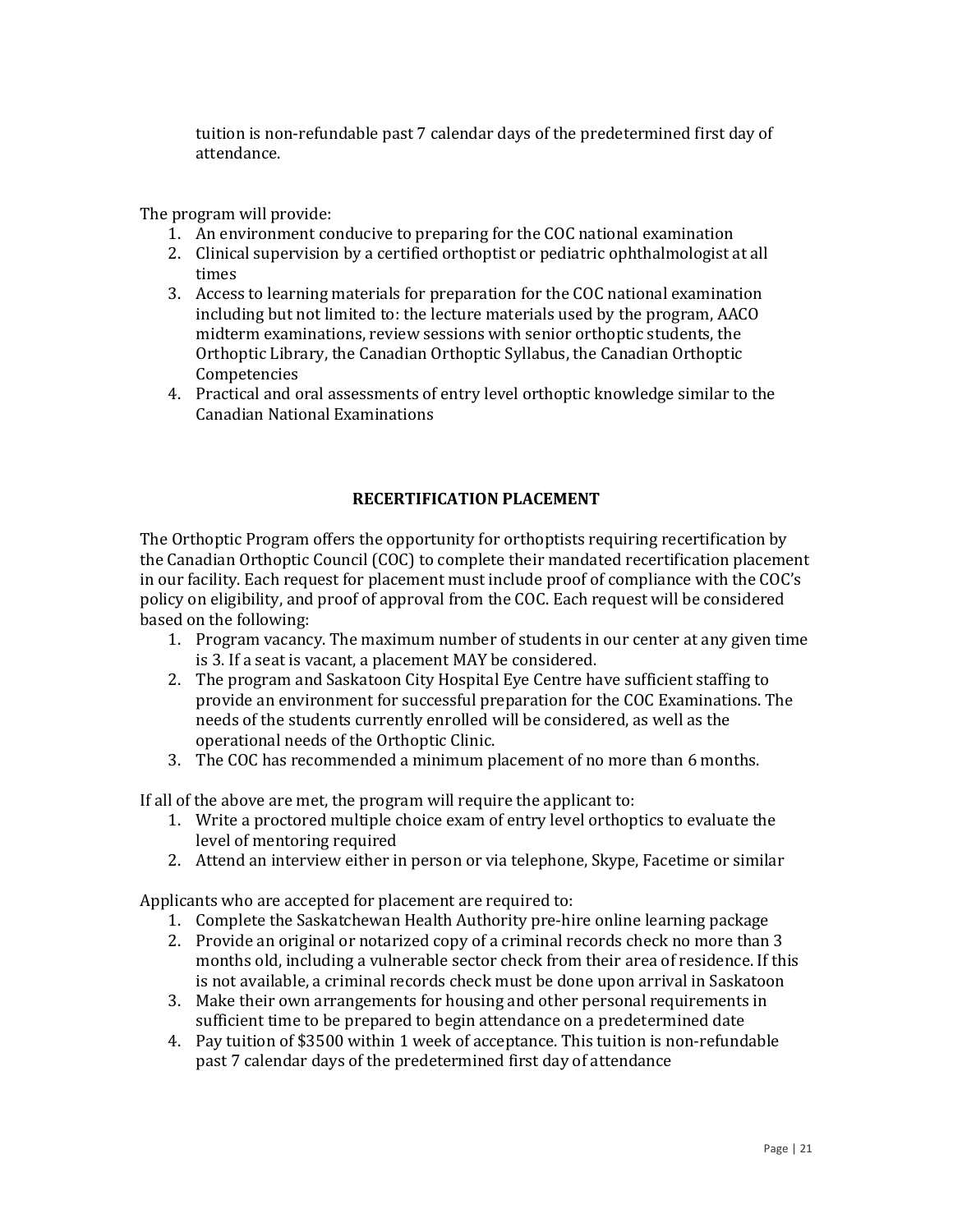The program will provide:

- 1. An environment conducive to preparing for the COC national examination
- 2. Clinical supervision by a certified orthoptist or pediatric ophthalmologist at all times
- 3. Access to learning materials for preparation for the COC national examination including but not limited to: the lecture materials used by the program, AACO midterm examinations, review sessions with senior orthoptic students, the Orthoptic Library, the Canadian Orthoptic Syllabus, the Canadian Orthoptic Competencies
- 4. Practical and oral assessments of entry level orthoptic knowledge similar to the Canadian National Examinations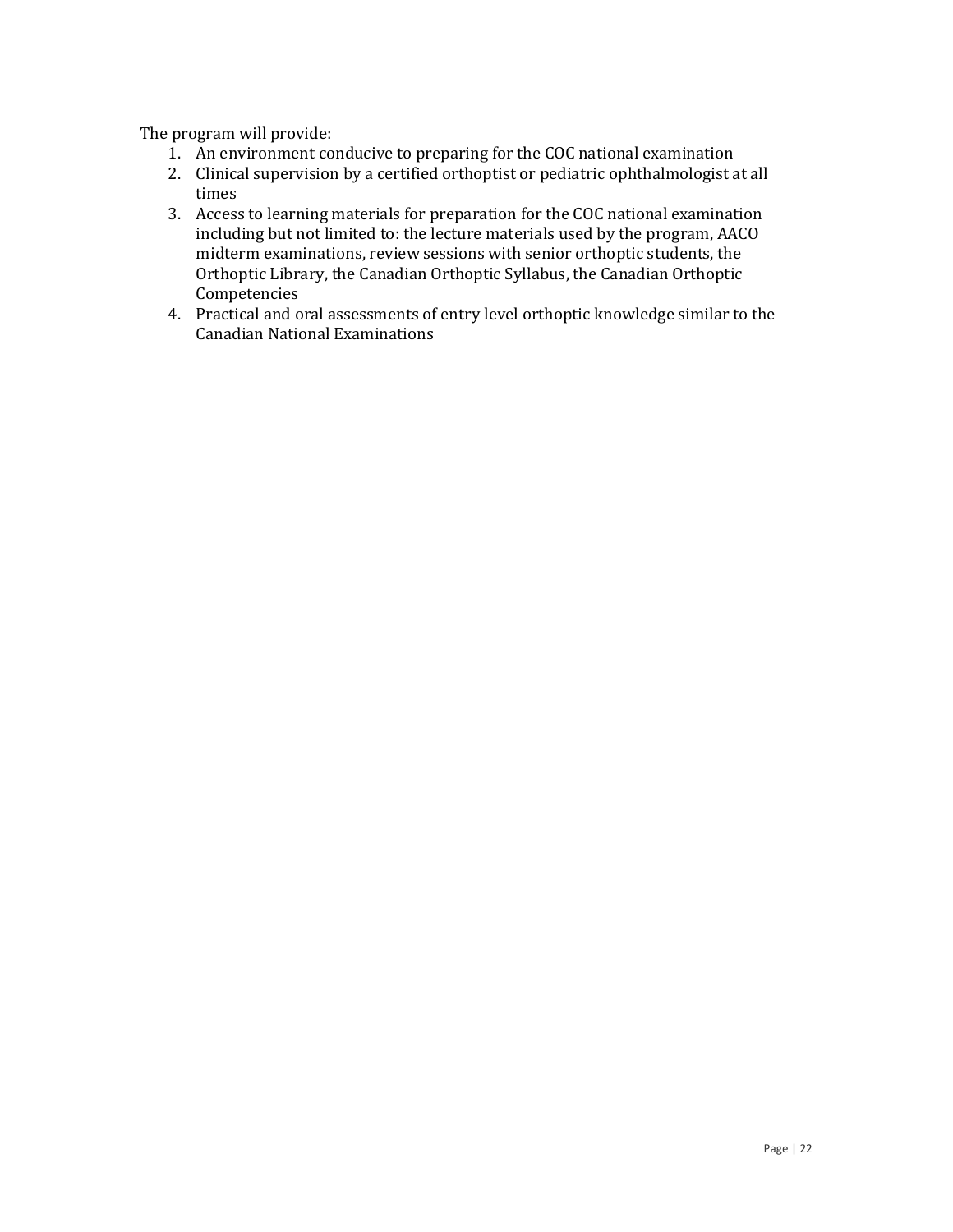#### **Appendices:**

#### **Contacts:**

Joel Hyndman (Program Director) Office (306) 655-8094 Cell (306) 291-1043 Emai[l joel.hyndman@saskhealthauthority.ca;](mailto:joel.hyndman@saskhealthauthority.ca) [joelhyndman@gmail.com](mailto:joelhyndman@gmail.com)

Info on international study visa <https://www.canada.ca/en/immigration-refugees-citizenship/services/study-canada.html>

Pendleton, Katie (Clinical Orthoptist) Office (306) 655-8058 Cell (306) 612-1818 Emai[l katie.pendleton@saskhealthauthority.ca](mailto:katie.pendleton@saskhealthauthority.ca)

Pereira, Nichole (Clinical Orthoptist) Office (306) 655-8058 Cell (306) 717-3531 Emai[l Nichole.pereira@saskhealthauthority.ca](mailto:Nichole.pereira@saskhealthauthority.ca)

Walby, Michael (Clinical Orthoptist) Office (306) 655-8058 Cell (306) 222-6629 Emai[l michael.walby@saskhealthauthority.ca](mailto:michael.walby@saskhealthauthority.ca)

Heather Rattanavong (Clinical Orthoptist) Office (306) 655-8058 Cell (306) 270-6634

Lindsay Donaldson (Clinical Orthoptist) – Casual Cell (306) 220-2072

#### **Clinic fax # (306) 655-8119 Attn. Orthoptic Clinic**

#### **Student Advocate**:

To Be Determined Office Rm Office phone: (306) 655-

#### **Eye Care Centre Manager**

Megan Ferguson Clinic (306) 655-8474 Cell (306) 321-6011 Emai[l Melissa.racine@saskhealthauthority.ca](mailto:Melissa.racine@saskhealthauthority.ca)

#### **Medical Director**:

Dr Frozan Qasemi (306) 242-9990 City Centre Eye Surgeons 619 8 St E Unit 200, Saskatoon, SK S7H 0R1

#### **Communication:**

In all matters (scheduling, education, holiday etc.), the students will consult the Program Director.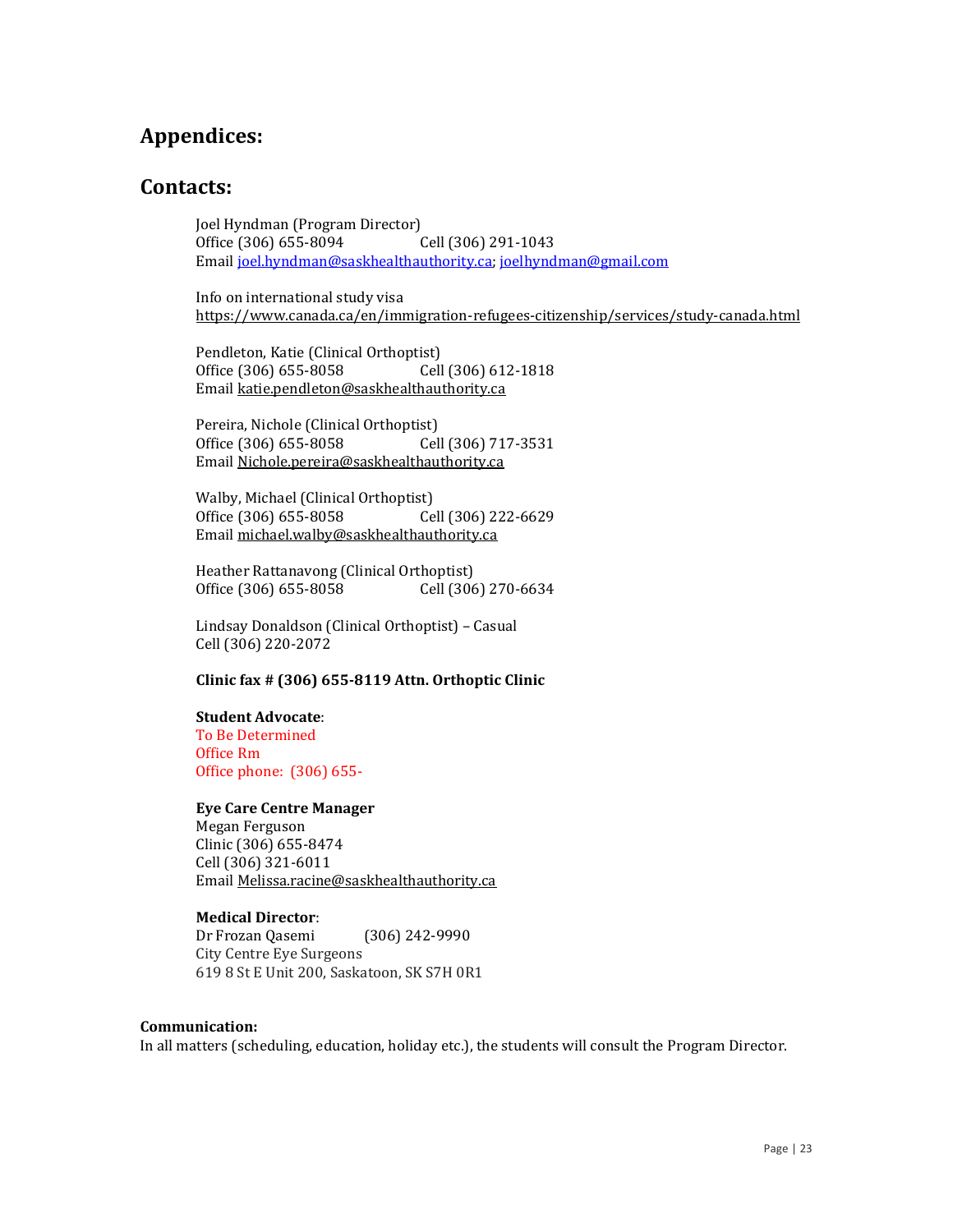### **HOW TO ACCESS THE WEEKLY CALENDAR**

To Access the Calendar from the SHA network:

Open Microsoft Outlook Click on File – Open – Other user's folder Type in Hyndmanj Choose "Calendar" Click OK

You will receive a printed copy of the calendar each week to keep track of your patient exams.

#### **STUDENT RECORDS**

Student records are kept in the Program Director's file on the confidential server, governed by the confidentiality rules of Saskatchewan Health Authority and accessible only by the Program Director. These records consist of the initial application, all documentation of prerequisite courses, all certificates of completion of outside programs (ex AAO OA course, McMaster Ethics Certificate), copies of tuition invoices, and original performance assessment documents, as well as any other correspondence with or about the student. After course completion, all student files are kept for 2 accreditation cycles on the Program Director's SHA drive.

Students are required to keep their contact information updated (address, phone number, outside email address) for this file.

The Program Director is the only person with access to the complete student record. If students wish to access their record, they may make a request in writing to the Program Director and arrangements will be made to review the record with both parties present.

Clinical orthoptists may request in writing to see a student's record. This request will be considered by the Program Director, and if granted, arrangements will be made to review the record with both parties present (orthoptist and Program Director).

Student didactic and clinical practice progress is a topic of review for every meeting of the Education Committee. Where possible, exam marks and other information are de-identified and collated. The Education Committee has the right to request access to the student's complete record during the course of a committee meeting and this will be documented in the meeting minutes.

All originals of graded materials are returned to students for their records after they are scanned to the student's file. The Program Director keeps a spreadsheet document of marks